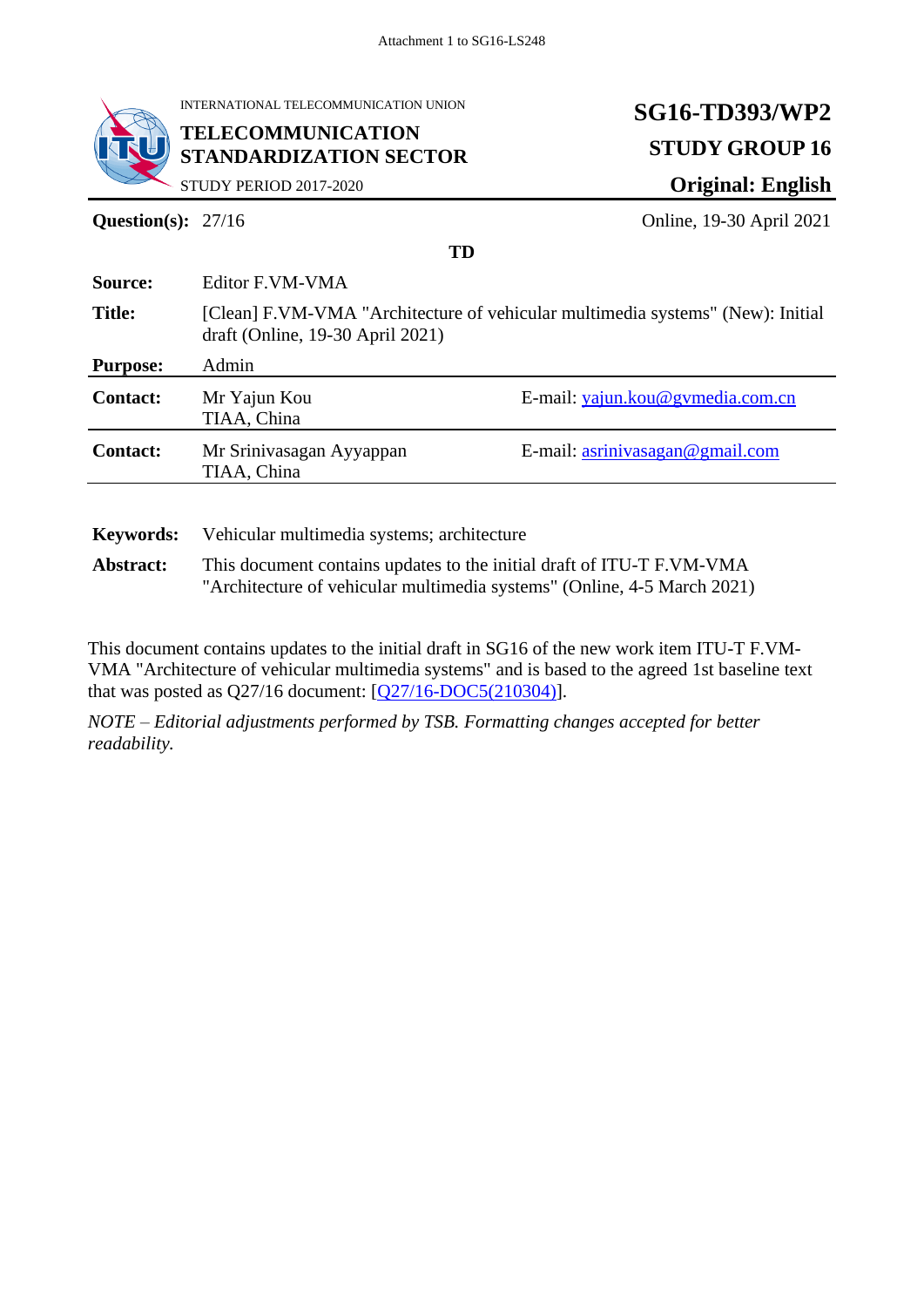#### **CONTENTS**

| $\mathbf{1}$   |                   |                                                                      |                                                                          |  |
|----------------|-------------------|----------------------------------------------------------------------|--------------------------------------------------------------------------|--|
| $\overline{2}$ |                   |                                                                      |                                                                          |  |
| 3              | 3.1<br>3.2        |                                                                      |                                                                          |  |
| $\overline{4}$ |                   |                                                                      |                                                                          |  |
| 5              |                   |                                                                      |                                                                          |  |
| 6              |                   |                                                                      |                                                                          |  |
| 7              | 7.1<br>7.2<br>7.3 | 7.2.1                                                                |                                                                          |  |
| 8              |                   |                                                                      |                                                                          |  |
| 9              | 9.1               | 9.1.1<br>9.1.2<br>9.1.3<br>9.1.4<br>9.1.5<br>9.1.6<br>9.1.7<br>9.1.8 |                                                                          |  |
|                | 9.2               | 9.2.1<br>9.2.2                                                       |                                                                          |  |
|                | 9.3               | 9.3.1<br>9.3.2<br>9.3.3<br>9.3.4<br>9.3.5<br>9.3.6                   | Reference architecture for vehicular telematics connectivity services 13 |  |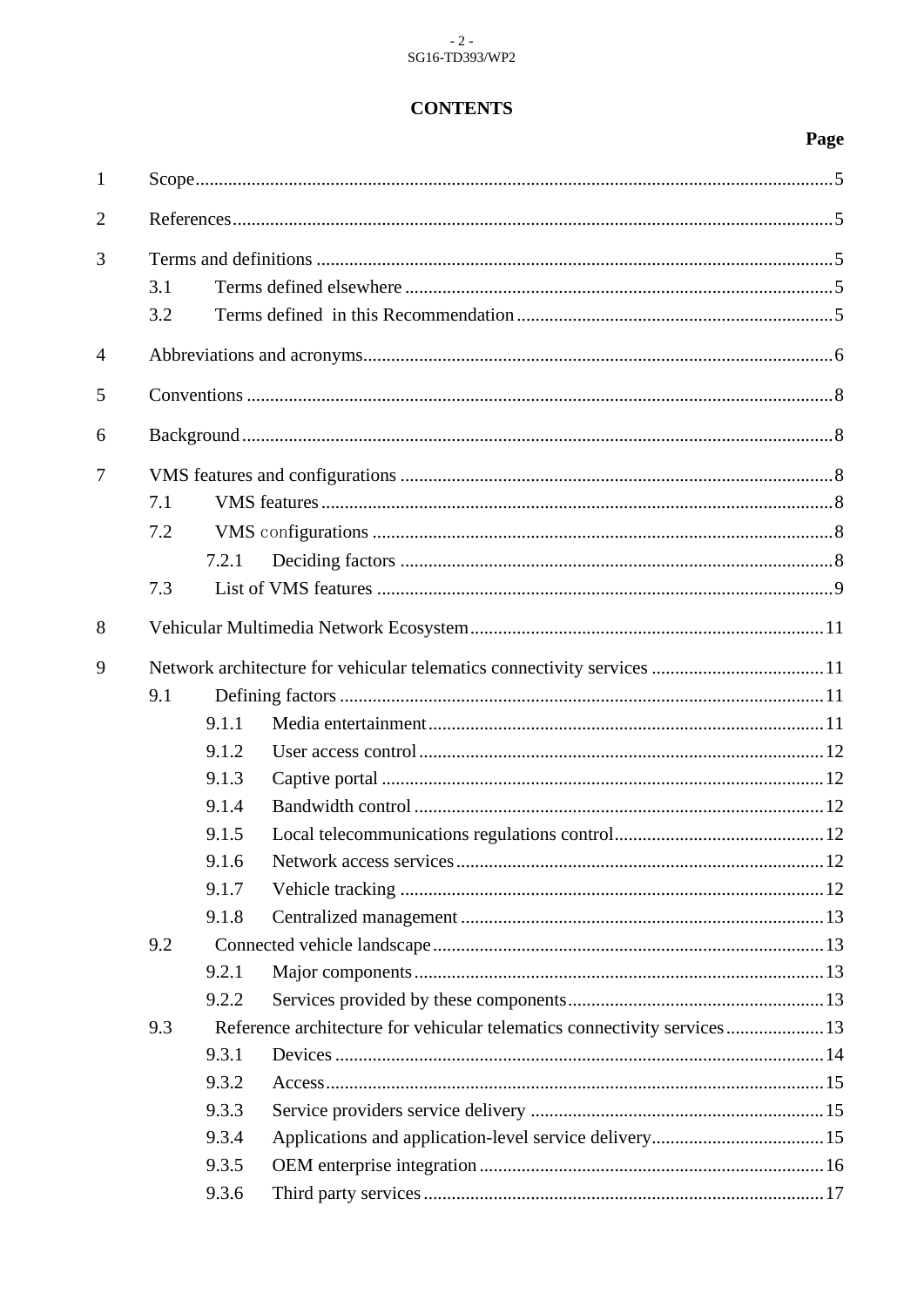# $\begin{array}{c} \texttt{-3 -} \\ \texttt{SG16-TD393/WP2} \end{array}$

| 9.3.7<br>10<br>10.1<br>10.1.1<br>10.1.2<br>10.1.3<br>10.2<br>10.3<br>10.3.1<br>10.3.2<br>10.3.3<br>10.3.4<br>10.3.5<br>10.3.6<br>10.3.7<br>10.3.8<br>11<br>11.1<br>11.2<br>11.3<br>11.4<br>12<br>12.1<br>12.2<br>Threats regarding vehicle multimedia service platform (VMSP) 24<br>12.2.1<br>12.2.2<br>12.2.3<br>Threats to vehicles regarding their external connectivity and<br>12.2.4<br>12.3<br>Identity and access management (IAM), authentication,<br>12.3.1<br>12.3.2<br>12.3.3 |  |  |  | Page |
|------------------------------------------------------------------------------------------------------------------------------------------------------------------------------------------------------------------------------------------------------------------------------------------------------------------------------------------------------------------------------------------------------------------------------------------------------------------------------------------|--|--|--|------|
|                                                                                                                                                                                                                                                                                                                                                                                                                                                                                          |  |  |  |      |
|                                                                                                                                                                                                                                                                                                                                                                                                                                                                                          |  |  |  |      |
|                                                                                                                                                                                                                                                                                                                                                                                                                                                                                          |  |  |  |      |
|                                                                                                                                                                                                                                                                                                                                                                                                                                                                                          |  |  |  |      |
|                                                                                                                                                                                                                                                                                                                                                                                                                                                                                          |  |  |  |      |
|                                                                                                                                                                                                                                                                                                                                                                                                                                                                                          |  |  |  |      |
|                                                                                                                                                                                                                                                                                                                                                                                                                                                                                          |  |  |  |      |
|                                                                                                                                                                                                                                                                                                                                                                                                                                                                                          |  |  |  |      |
|                                                                                                                                                                                                                                                                                                                                                                                                                                                                                          |  |  |  |      |
|                                                                                                                                                                                                                                                                                                                                                                                                                                                                                          |  |  |  |      |
|                                                                                                                                                                                                                                                                                                                                                                                                                                                                                          |  |  |  |      |
|                                                                                                                                                                                                                                                                                                                                                                                                                                                                                          |  |  |  |      |
|                                                                                                                                                                                                                                                                                                                                                                                                                                                                                          |  |  |  |      |
|                                                                                                                                                                                                                                                                                                                                                                                                                                                                                          |  |  |  |      |
|                                                                                                                                                                                                                                                                                                                                                                                                                                                                                          |  |  |  |      |
|                                                                                                                                                                                                                                                                                                                                                                                                                                                                                          |  |  |  |      |
|                                                                                                                                                                                                                                                                                                                                                                                                                                                                                          |  |  |  |      |
|                                                                                                                                                                                                                                                                                                                                                                                                                                                                                          |  |  |  |      |
|                                                                                                                                                                                                                                                                                                                                                                                                                                                                                          |  |  |  |      |
|                                                                                                                                                                                                                                                                                                                                                                                                                                                                                          |  |  |  |      |
|                                                                                                                                                                                                                                                                                                                                                                                                                                                                                          |  |  |  |      |
|                                                                                                                                                                                                                                                                                                                                                                                                                                                                                          |  |  |  |      |
|                                                                                                                                                                                                                                                                                                                                                                                                                                                                                          |  |  |  |      |
|                                                                                                                                                                                                                                                                                                                                                                                                                                                                                          |  |  |  |      |
|                                                                                                                                                                                                                                                                                                                                                                                                                                                                                          |  |  |  |      |
|                                                                                                                                                                                                                                                                                                                                                                                                                                                                                          |  |  |  |      |
|                                                                                                                                                                                                                                                                                                                                                                                                                                                                                          |  |  |  |      |
|                                                                                                                                                                                                                                                                                                                                                                                                                                                                                          |  |  |  |      |
|                                                                                                                                                                                                                                                                                                                                                                                                                                                                                          |  |  |  |      |
|                                                                                                                                                                                                                                                                                                                                                                                                                                                                                          |  |  |  |      |
|                                                                                                                                                                                                                                                                                                                                                                                                                                                                                          |  |  |  |      |
|                                                                                                                                                                                                                                                                                                                                                                                                                                                                                          |  |  |  |      |
| 12.3.4                                                                                                                                                                                                                                                                                                                                                                                                                                                                                   |  |  |  |      |
| 12.3.5                                                                                                                                                                                                                                                                                                                                                                                                                                                                                   |  |  |  |      |
| 12.3.6                                                                                                                                                                                                                                                                                                                                                                                                                                                                                   |  |  |  |      |
| 12.3.7                                                                                                                                                                                                                                                                                                                                                                                                                                                                                   |  |  |  |      |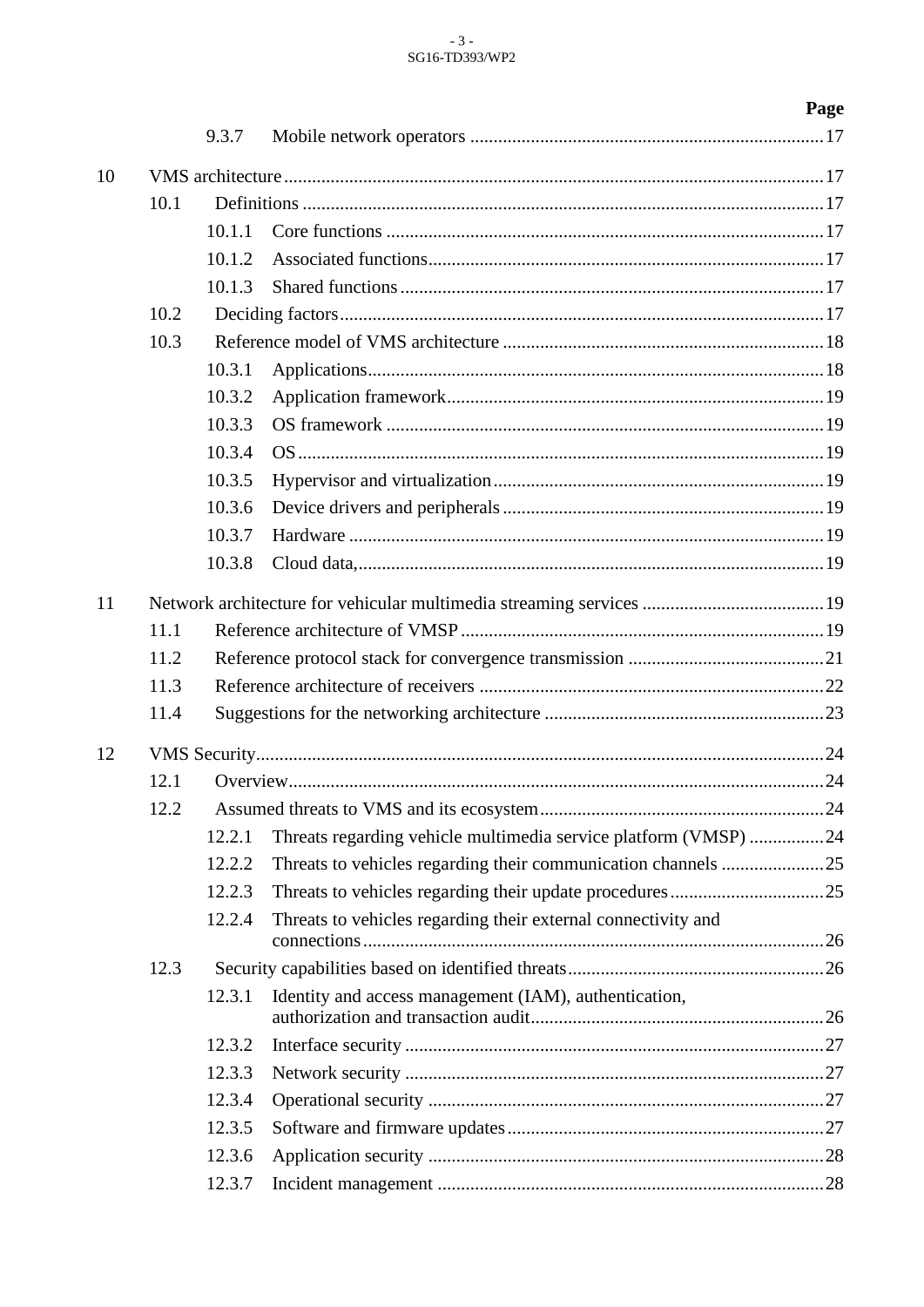#### - 4 - SG16-TD393/WP2

|    |      |        | Page |
|----|------|--------|------|
|    |      | 12.3.8 |      |
|    |      | 12.3.9 |      |
|    |      |        |      |
| 13 |      |        |      |
|    | 13.1 |        |      |
|    | 13.2 |        |      |
|    | 13.3 |        |      |
|    |      | 13.3.1 |      |
|    | 13.4 |        |      |
|    | 13.5 |        |      |
|    |      | 13.5.1 |      |
|    |      | 13.5.2 |      |
|    | 13.6 |        |      |
|    | 13.7 |        |      |
|    |      |        |      |

## **List of Tables**

| Page |
|------|
|      |

# **List of Figures**

|                                                                                    | Page |
|------------------------------------------------------------------------------------|------|
|                                                                                    |      |
| Figure 2 – Reference architecture of vehicular telematics connectivity services 14 |      |
|                                                                                    |      |
|                                                                                    |      |
|                                                                                    |      |
|                                                                                    |      |
|                                                                                    |      |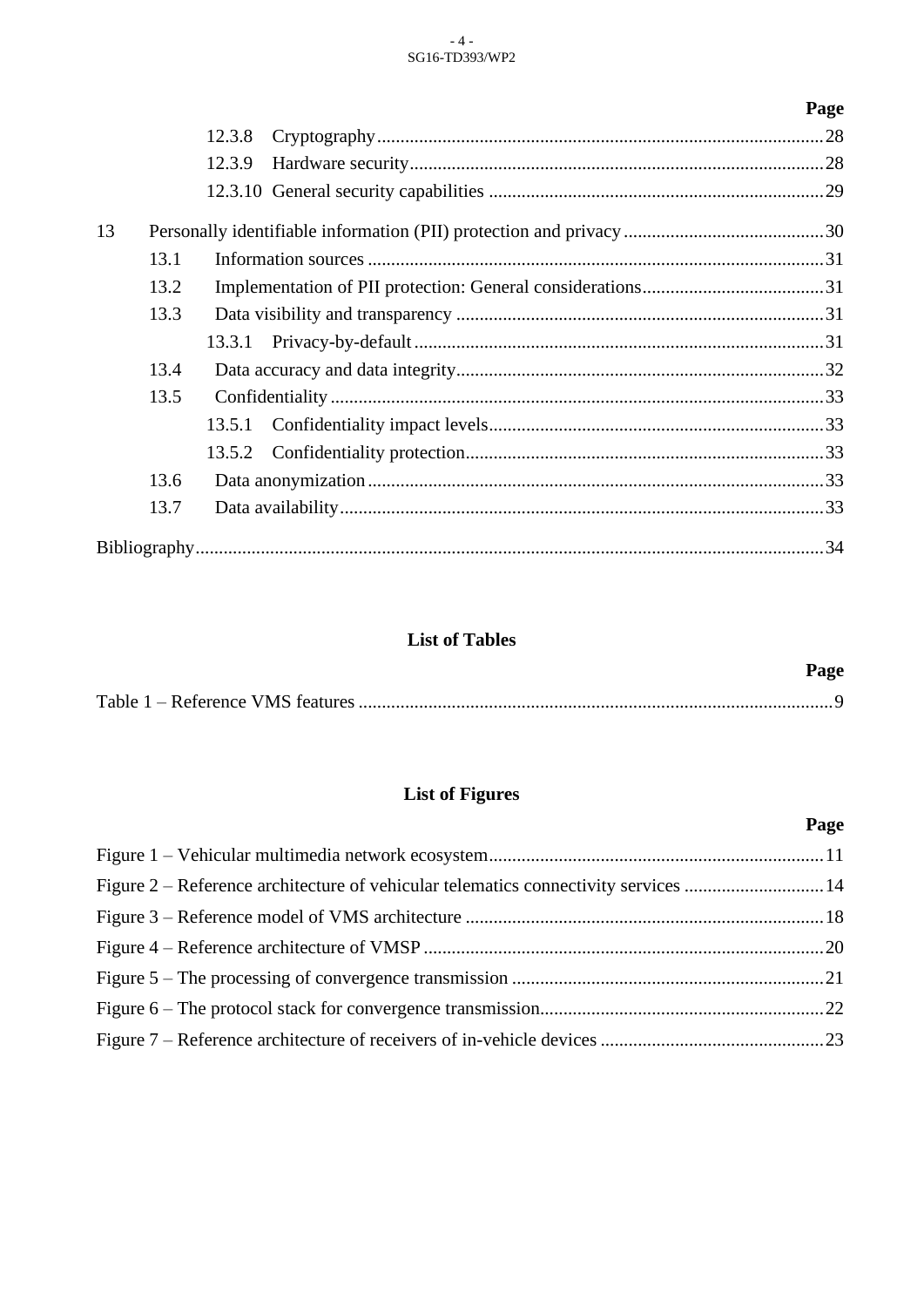# **Draft new ITU-T F.VM-VMA**

# **Architecture of vehicle multimedia systems**

#### **AAP Summary**

[To be provided before Consent]

#### **Summary**

[Mandatory, to be provided before Consent].

### **Keywords**

Vehicular multimedia systems; architecture

## <span id="page-4-0"></span>**1 Scope**

This Recommendation describes the architecture of vehicle multimedia system (VMS) and the network architectures for vehicular telematics connectivity services and multimedia streaming services.

## <span id="page-4-1"></span>**2 References**

None.

## <span id="page-4-2"></span>**3 Terms and definitions**

## <span id="page-4-3"></span>**3.1 Terms defined elsewhere**

This Recommendation used the following terms defined elsewhere:

**3.1.1 vehicular multimedia networks (VMN) [b-ITU-T F.749.3]**: The VMN consist of the vehicular multimedia service platform (VMSP), broadcast and communication networks, and the vehicle multimedia system (VMS) in the vehicle.

**3.1.2 vehicular multimedia service platform (VMSP) [b-ITU-T F.749.3]**: The VMSP is a platform in the cloud that enables the multimedia service for end-user(s) in the vehicle.

**3.1.3 vehicle multimedia system (VMS) [b-ITU-T F.749.3]**: The VMS consists of vehicle multimedia system inputs (VM I/P), vehicle multimedia unit (VMU) and vehicle multimedia system outputs (VM O/P).

**3.1.4 VMN services (VMNS) [b-ITU-T F.749.3]**: The VMNS are the vehicular multimedia services provided by the VMSP to the end-user(s) in the vehicle.

**3.1.5 VMN application [b-ITU-T F.749.3]**: The VMN application uses the underlying VMS capabilities to consume and present a VMNS to end-user(s) in the vehicle.

**3.1.6 network convergence transmission [b-ITU-T F.749.3]**: Network convergence transmission is an intelligent transmission technique used by the vehicular multimedia service platform (VMSP) to efficiently and timely deliver the VMN services (VMNS) data to the vehicle multimedia system (VMS) via broadcasting and communication networks.

## <span id="page-4-4"></span>**3.2 Terms defined in this Recommendation**

This Recommendation defines the following terms:

**3.2.1 zonal gateway:** ECU or system through which data is exchanged between any kind of ECUs or systems or interface for sensors, actuators, displays (network difference or signals) in a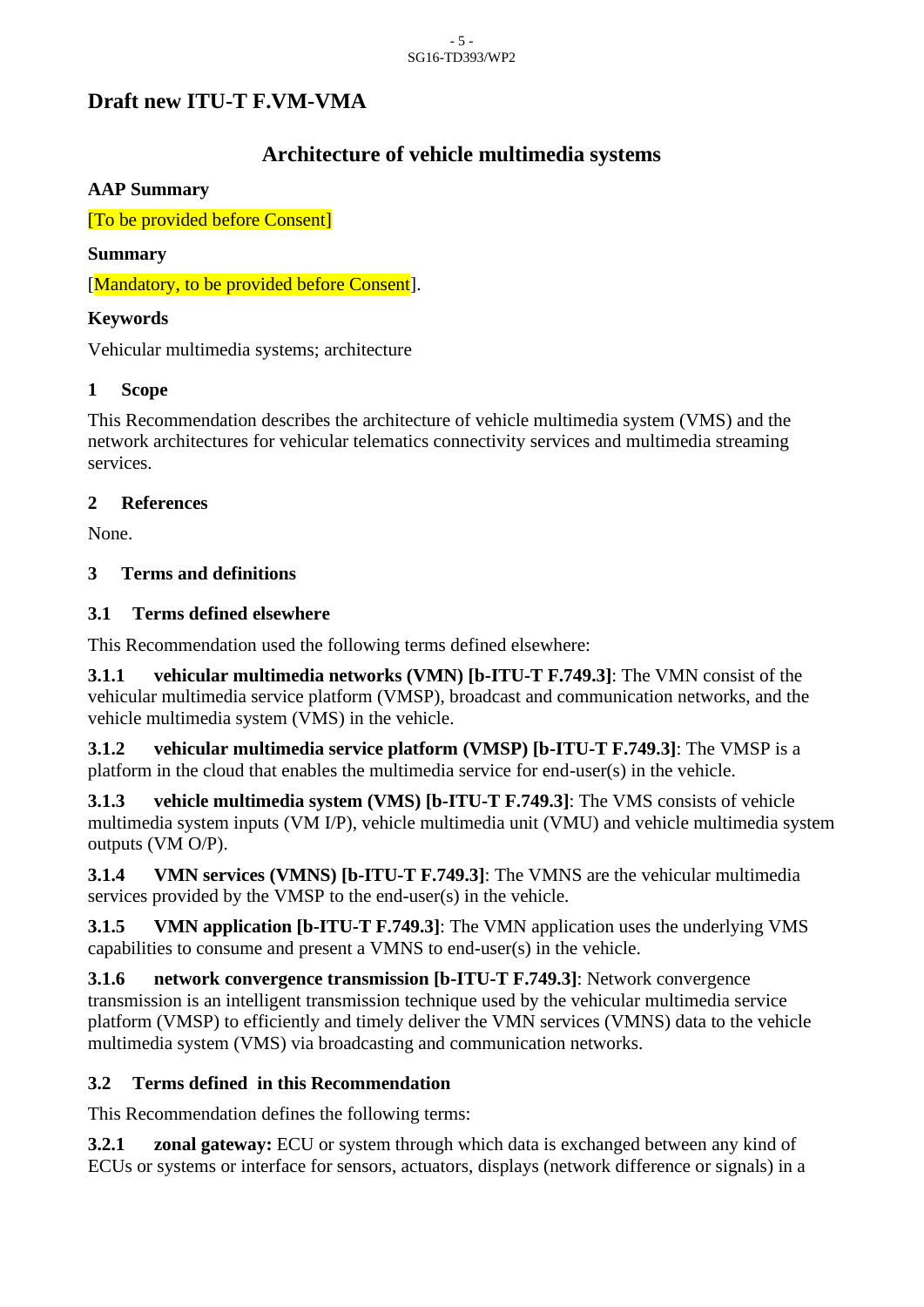zone or functional area of the vehicle. Also may distribute power. Zone is a local vehicle specific portion of the vehicle. Act as gateway, switch and as smart junction box.

**3.2.2 central gateway:** Central ECU or system through which data is exchanged between all the ECUs or systems or interface for sensors, actuators, displays (network difference or signals). This is the data bridge of the vehicle. Central gateway transmits and evaluates data between busses of various vehicle domains, such as engine management network, chassis network, power train network and diagnostic bus for maintenance.

#### <span id="page-5-0"></span>**4 Abbreviations and acronyms**

This Recommendation uses the following abbreviations and acronyms.

| AM          | Amplitude modulation                        |
|-------------|---------------------------------------------|
| <b>ANC</b>  | Active noise cancellation                   |
| <b>API</b>  | Application programming interface           |
| <b>APP</b>  | Application                                 |
| AR          | Augmented reality                           |
| <b>AVM</b>  | Around view monitoring                      |
| bCall       | Breakdown call                              |
| <b>BGS</b>  | Background scan                             |
| CA          | <b>Conditional access</b>                   |
| <b>CCC</b>  | Connected car consortium                    |
| <b>CDR</b>  | Convergent digital radio                    |
| <b>CRM</b>  | Customer relationship management            |
| <b>DAB</b>  | Digital audio broadcasting                  |
| <b>DLNA</b> | Digital living network alliance             |
| <b>DMS</b>  | Driver monitoring system                    |
| <b>DRM</b>  | Digital rights management                   |
| <b>DTTB</b> | Digital terrestrial television broadcasting |
| eCall       | Emergency call                              |
| <b>ECM</b>  | Entitlement control message                 |
| <b>ECU</b>  | Electronic control unit                     |
| <b>EMM</b>  | Entitlement management message              |
| <b>FM</b>   | Frequency modulation                        |
| <b>GNSS</b> | Global navigation satellite system          |
| <b>HEO</b>  | High earth orbit                            |
| HMI         | Human machine interface                     |
| <b>HVAC</b> | Heating, ventilation and air conditioning   |
| <b>IBOC</b> | In-band on-channel                          |
| iCall       | Information call                            |
| <b>IoT</b>  | Internet of Things                          |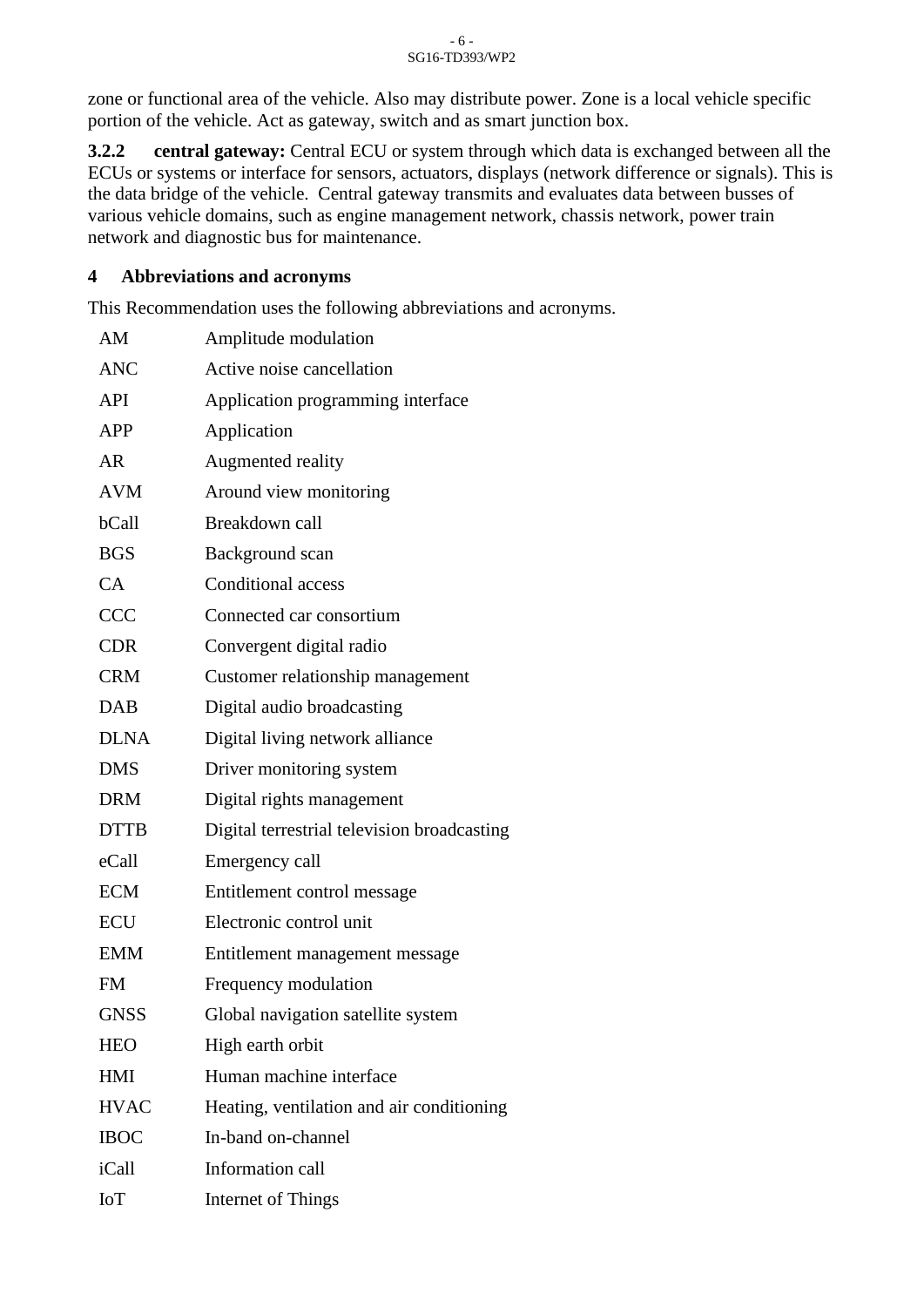| <b>LCD</b>  | Liquid crystal display                 |
|-------------|----------------------------------------|
| <b>LED</b>  | Light emitting diode                   |
| <b>LEO</b>  | Low earth orbit                        |
| <b>LTE</b>  | Long-term evolution                    |
| <b>MNOs</b> | Mobile network operators               |
| <b>MR</b>   | Mixed reality                          |
| <b>OBD</b>  | On-board diagnostics                   |
| <b>OEM</b>  | Original equipment manufacturer        |
| <b>OLED</b> | Organic light emitting diode           |
| <b>OS</b>   | Operating system                       |
| <b>PD</b>   | Phase diversity                        |
| PII         | Personally identifiable information    |
| <b>PUF</b>  | Physical unclonable function           |
| <b>RDS</b>  | Radio data system                      |
| RF          | Radio frequency                        |
| <b>RSA</b>  | Roadside assistance                    |
| <b>RTOS</b> | Real time operating system             |
| <b>RVC</b>  | Rear view camera                       |
| <b>SIM</b>  | Subscriber identity module             |
| <b>TMC</b>  | Traffic message channel                |
| <b>TPEG</b> | Transport protocol experts group       |
| <b>TPS</b>  | Time-based positioning scheme          |
| <b>UBI</b>  | Usage-based insurance                  |
| V2I         | Vehicle-to-infrastructure              |
| V2P         | Vehicle-to-person                      |
| V2V         | Vehicle-to-vehicle                     |
| V2X         | Vehicle-to-everything                  |
| VM I/P      | Vehicle multimedia system inputs       |
| $VM$ $O/P$  | Vehicle multimedia system outputs      |
| <b>VMN</b>  | Vehicular multimedia networks          |
| <b>VMNS</b> | Vehicular multimedia networks services |
| <b>VMSP</b> | Vehicular multimedia service platform  |
| <b>VMS</b>  | Vehicular multimedia system            |
| <b>VMU</b>  | Vehicular multimedia unit              |
| <b>VR</b>   | Virtual reality                        |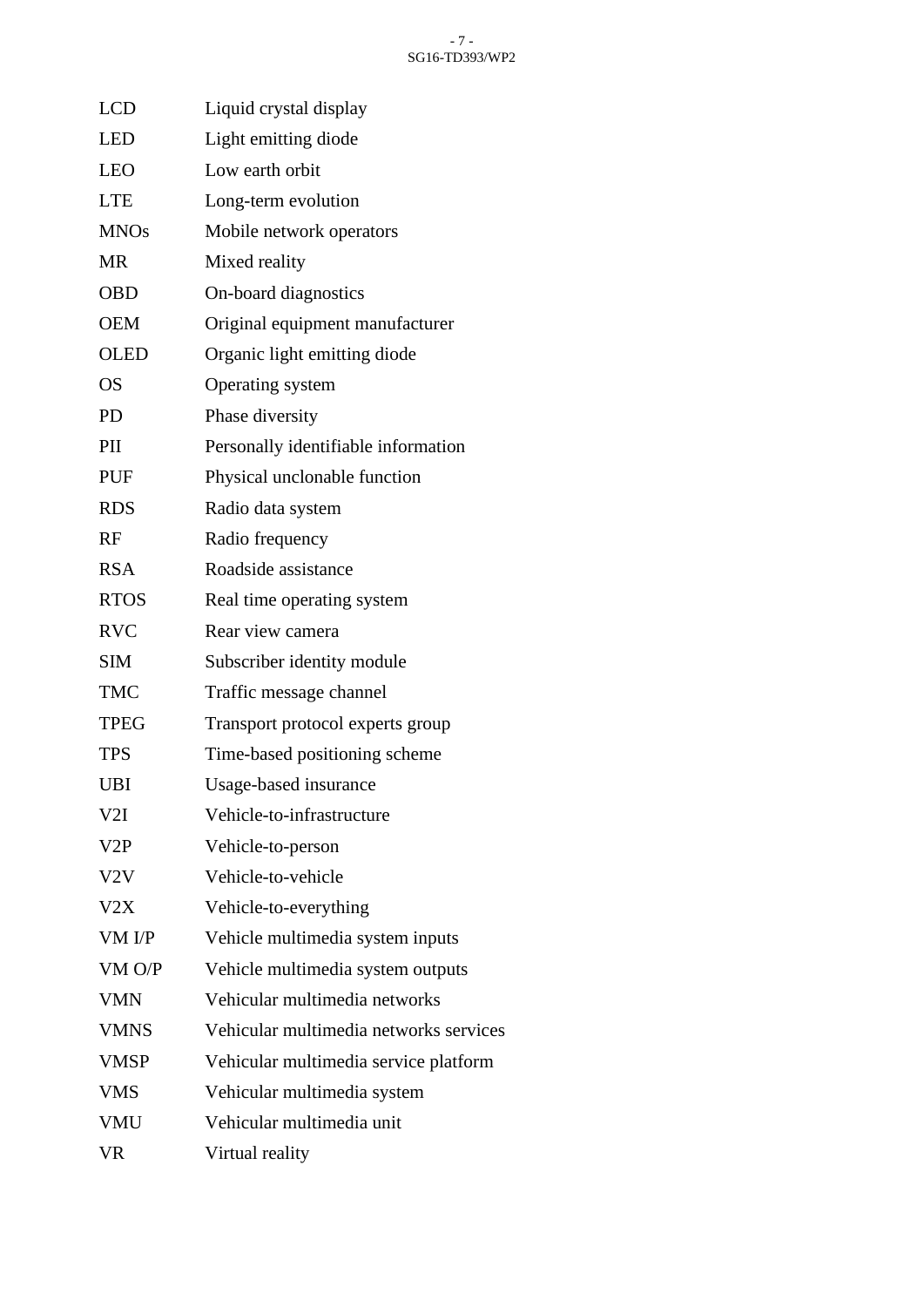#### <span id="page-7-0"></span>**5 Conventions**

None. There are no conventions but should is used..

#### <span id="page-7-1"></span>**6 Background**

In this Recommendation, the configurations of vehicle multimedia system (VMS) and the reference model of VMS architecture are defined in compliance with the requirements in ITU-T Recommendation F.749.3 [b-ITU-T F.749.3]. The network architectures for vehicular telematics connectivity services and vehicular multimedia streaming services are discussed respectively. Security issues, personally identifiable information (PII) protection and privacy issues are discussed as well.

The rest of the Recommendation is organized as follows. In clause 7, the VMS configurations are defined. In clause 8, the vehicular multimedia network (VMN) ecosystem is overviewed. In clause 9, the network architecture for vehicular telematics connectivity services is described. In clause 10, the reference model of VMS architecture is defined. In clause 11, the reference architecture of vehicular multimedia service platform (VMSP), the reference protocol stack for convergence transmission of multimedia streaming data over heterogeneous networks, and the reference architecture of receivers of in-vehicle devices are described, respectively. In clause 12, the VMS security architecture is discussed. In clause 13, personally identifiable information (PII) protection and privacy issues are discussed.

#### <span id="page-7-2"></span>**7 VMS features and configurations**

#### <span id="page-7-3"></span>**7.1 VMS features**

VMS features are determined based on the following principles.

- User experience, entertainment and information features/applications to driver and passenger.
- Market, regional, country specific requirements.
- Legal, mandatory requirements.

However, VMS features do not describe the vehicle network or domain architecture integration.

#### <span id="page-7-4"></span>**7.2 VMS** con**figurations**

VMS configurations are defined by the following principles.

- VMS configuration defines standalone requirements for entertainment and information display to driver and passenger.
- VMS configurations should be defined in the level of features and functions.
- VMS configurations should include hardware components within the VMS.
- Multiple VMS configurations are possible.
- VMS configurations should be highly variable. Both OEM-built and after-market plug-ins VMS products should be considered.

However, VMS configurations do not describe the vehicle network or domain architecture integration.

#### <span id="page-7-5"></span>**7.2.1 Deciding factors**

VMS configurations are determined based on the following deciding factors.

- Usage requirements.
- Features, functional requirements.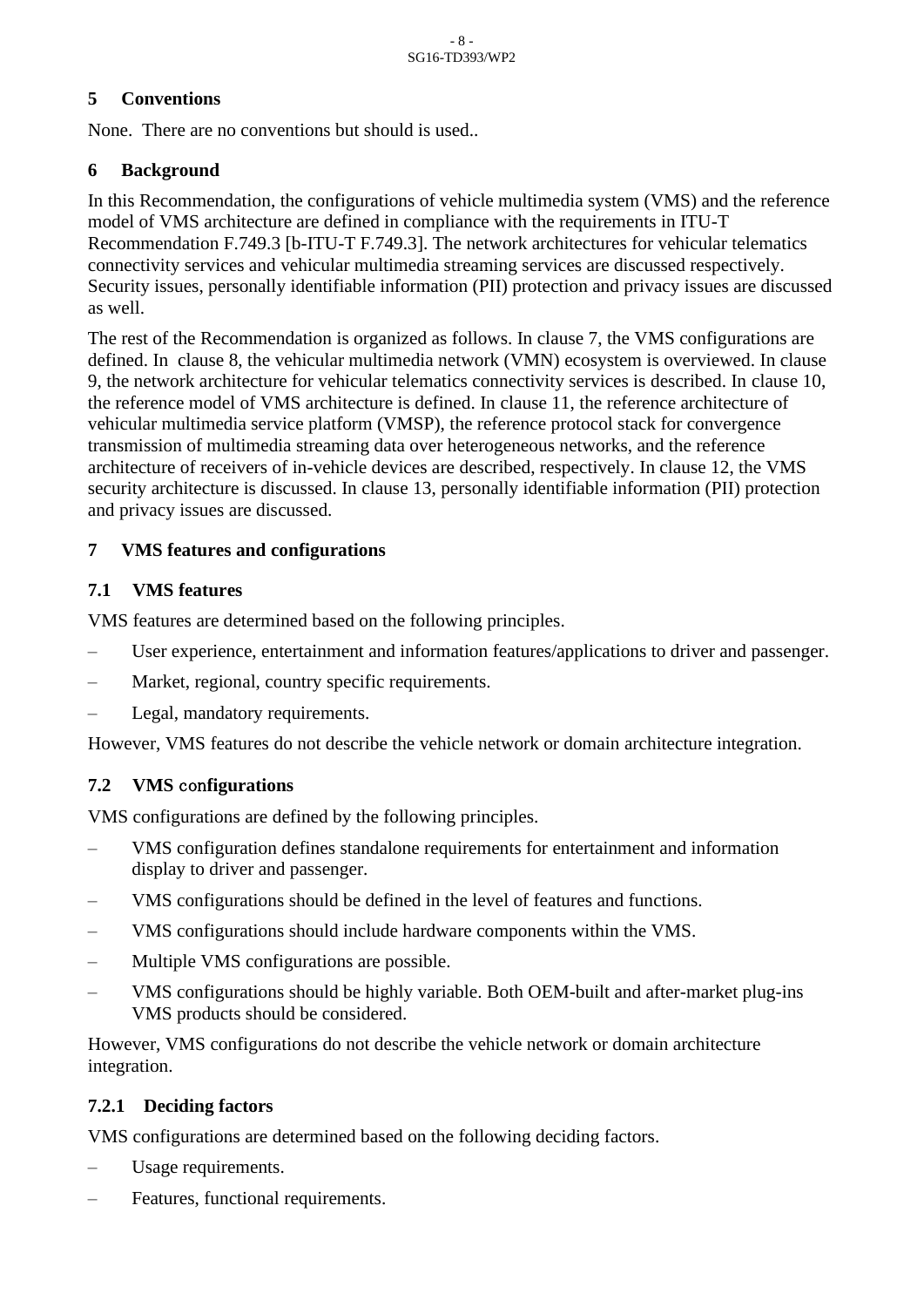- Interface requirements.
- Cost requirements.
- Benchmarked requirements.

etc.

#### <span id="page-8-0"></span>**7.3 List of VMS features**

<span id="page-8-1"></span>The reference VMS features are summarized in Table 1.

| <b>Features</b>  | <b>Sub-features</b>             | Configurable                                                                                                                                                                            |
|------------------|---------------------------------|-----------------------------------------------------------------------------------------------------------------------------------------------------------------------------------------|
| <b>HMI</b>       | Display technology              | LED /LCD/ OLED, etc.                                                                                                                                                                    |
|                  | Number of<br>displays           | Multiple (front, central, rear, and etc.), independent, interactive, and<br>etc.                                                                                                        |
|                  | Control                         | Traditional controls: Button / knobs / touch controls, and etc.                                                                                                                         |
|                  |                                 | Intelligent controls: Voice control, face recognition, voice biometric,<br>gesture, personalization, eye movement control, tactile-flexible<br>feedback touch, etc.                     |
|                  | Multi-screen                    | Push information to different screens                                                                                                                                                   |
|                  | interaction                     | Video file synchronous or asynchronous display                                                                                                                                          |
|                  |                                 | Dual navigation display                                                                                                                                                                 |
|                  |                                 | Free matching of the display interface                                                                                                                                                  |
|                  | System language                 | User interface: Different language requirements mandated by<br>regulations                                                                                                              |
|                  | Display for camera              | Rear view camera (RVC) / Around view monitoring (AVM)                                                                                                                                   |
|                  | Control and<br>display          | Heating, ventilation and air conditioning (HVAC) display and controls                                                                                                                   |
|                  |                                 | Driver assistance control and displays                                                                                                                                                  |
| <b>Broadcast</b> | Terrestrial                     | Analog: AM broadcasting, FM broadcasting, FM broadcasting with<br>dual tuner and phase diversity (PD), FM broadcasting with background<br>scan (BGS), Radio data system (RDS), and etc. |
|                  |                                 | Digital: Digital audio broadcasting (DAB), digital terrestrial television<br>broadcasting (DTTD), in-band on-channel (IBOC) technologies,<br>convergent digital radio (CDR), and etc.   |
|                  | Satellite                       | Satellite audio/video services (e.g., satellite audio/video streaming<br>service)                                                                                                       |
| External         | Cellular networks               | 3G/4G/5G                                                                                                                                                                                |
| Network          | Satellites bi-                  | Low earth orbit (LEO) satellite bi-directional communication networks                                                                                                                   |
| Connectivity     | directional                     | High earth orbit (HEO) satellite bi-directional communication<br>networks                                                                                                               |
|                  | V2X                             | V2V, V2I, V2P, V2X (e.g., LTE-V/5G PC5)                                                                                                                                                 |
|                  | Wireless local area<br>networks | IEEE 802.11 hotspots                                                                                                                                                                    |
| In-vehicle       |                                 | Hands-free calls and music playing using personal area networks                                                                                                                         |
| Mobile           |                                 | Web surfing using IEEE 802.11 local area networks                                                                                                                                       |
| Connectivity     |                                 | Screen sharing using short distance communication networks                                                                                                                              |

**Table 1 – Reference VMS features**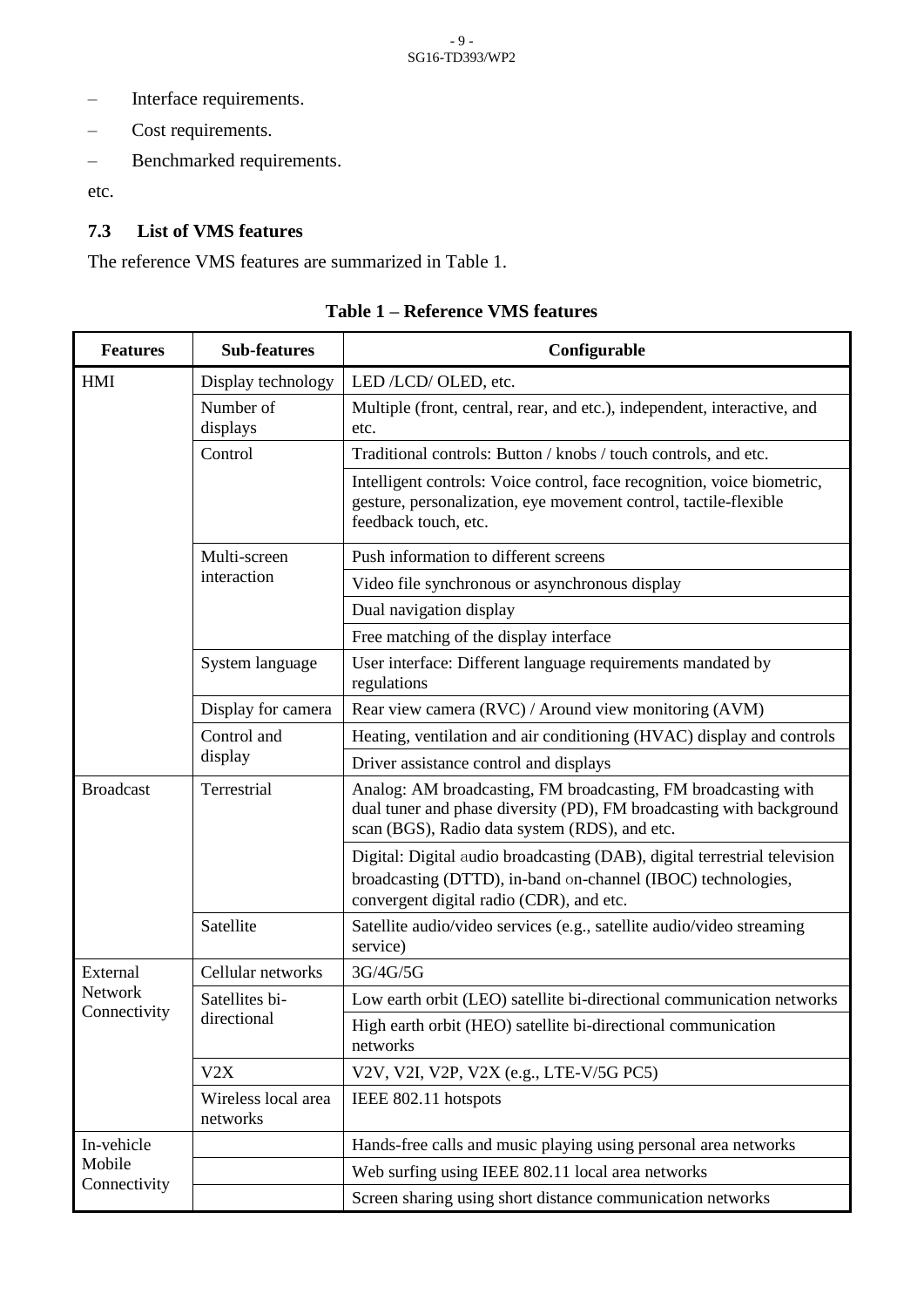| <b>Features</b>              | <b>Sub-features</b>         | Configurable                                                                                                  |
|------------------------------|-----------------------------|---------------------------------------------------------------------------------------------------------------|
|                              |                             | Third-party vehicle interface applications                                                                    |
| <b>Telematics</b>            | Remote                      | Remote monitoring, control, vehicle data transfer                                                             |
| Configurations               | Calls                       | Emergency call (eCall), breakdown call (bCall), information call<br>(iCall)                                   |
| Online App                   | APP store                   | New features downloaded                                                                                       |
| Stores/Suites                | Theme<br>marketplace        | Theme skin replacement                                                                                        |
| Over-the-air<br>(OTA) update |                             | Software OTA                                                                                                  |
| Media                        | Audio                       | Normal and high fidelity                                                                                      |
|                              | Image                       | In different formats                                                                                          |
|                              | Video                       | Normal video with various resolutions, augmented reality (AR), virtual<br>reality (VR), mixed reality (MR)    |
| Navigation                   | Local navigation            |                                                                                                               |
|                              | Cloud navigation            | Data from Telematics box (3G/4G/5G/ cellular networks) modem /<br>user mobile data                            |
|                              | Real-time traffic           | Traffic message channel (TMC), transport protocol experts group<br>(TPEG), real time traffic centre, and etc. |
|                              | Services                    | Navigation services, real-time weather forecasting services, and etc.                                         |
|                              | <b>Advance features</b>     | Intelligent travel applications such as calendar, planners                                                    |
| Voice<br>Recognition         | Local VR and                | Natural language understanding                                                                                |
|                              | cloud VR                    | Auto speech recognition                                                                                       |
| (VR)                         |                             | Text to speech                                                                                                |
| Audio                        | Audio quality               | Volume adjustment of the speed function                                                                       |
|                              |                             | Sound algorithms                                                                                              |
|                              |                             | Active noise cancellation (ANC)                                                                               |
|                              |                             | Personalization settings (sound patterns and facial recognition)                                              |
|                              |                             | Best listening position adjustment                                                                            |
|                              |                             | Sound quality reduction technology                                                                            |
|                              | Amplifier<br>configurations | Multiple channels integrated amplifiers                                                                       |
|                              |                             | Amplifiers with speakers                                                                                      |
|                              | Sound<br>configuration      | Multiple speakers configurations<br>tweeter (treble speaker) / woofer (bass speaker) / full range speakers    |
| Security                     |                             | Identity and access management, authentication, authorization and<br>transaction audit                        |
|                              |                             | Network security                                                                                              |
|                              |                             | Operational security                                                                                          |
|                              |                             | Application security                                                                                          |
|                              |                             | Software OTA security                                                                                         |
|                              |                             | Hardware security                                                                                             |
|                              |                             | Cryptography security                                                                                         |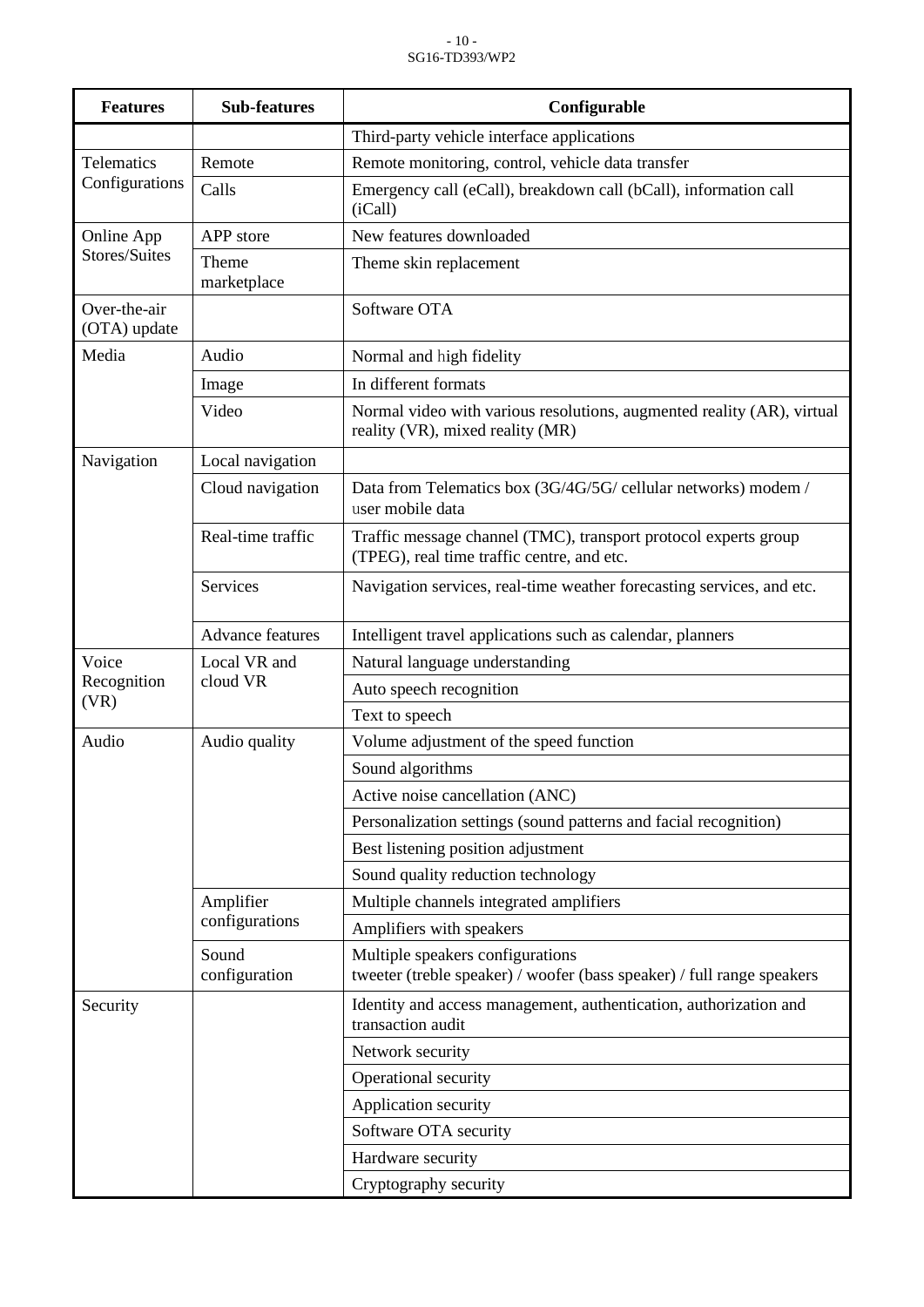| <b>Features</b>         | <b>Sub-features</b>               | Configurable                                                                                                          |
|-------------------------|-----------------------------------|-----------------------------------------------------------------------------------------------------------------------|
| Privacy                 |                                   | General data protection considerations                                                                                |
|                         |                                   | Personal information protection                                                                                       |
|                         |                                   | Data visibility protection                                                                                            |
|                         |                                   | Confidentiality, integrity, and availability                                                                          |
| Intelligent<br>Features | Driver monitoring<br>system (DMS) | Fatigue, expression and emotion recognition                                                                           |
|                         | Health                            | Heart beat monitor, blood pressure monitor                                                                            |
|                         | Office environment                | Email, video conference calls, holographic projection, gesture<br>recognition, eye movement control, handwritten memo |
|                         | Games                             | Voice based interactive quiz games, holographic interacting games,<br>adventure games                                 |
|                         | Social                            | Social applications in vehicle                                                                                        |

#### <span id="page-10-0"></span>**8 Vehicular Multimedia Network Ecosystem**

The VMN ecosystem is illustrated in Figure 1, which consists of cloud service platforms, heterogeneous networks, and in-vehicle devices. For vehicular telematics connectivity services, the conventional broadcast or communication schemes may be used to fulfil the service requirements. For vehicular multimedia streaming services, a convergence transmission scheme is used to improve the transmission efficiency of multimedia streaming services over heterogeneous networks, i.e., satellite broadcast networks and mobile communication networks.



**Figure 1 – Vehicular multimedia network ecosystem**

#### <span id="page-10-4"></span><span id="page-10-1"></span>**9 Network architecture for vehicular telematics connectivity services**

The network architecture for vehicular telematics connectivity services is described with its components, applications, and technologies. Firstly, the deciding factors of the network architecture for vehicular telematics connectivity services are discussed. Secondly, the connected vehicle landscape is given. Lastly, the foundation architecture for vehicular telematics connectivity services is defined.

#### <span id="page-10-2"></span>**9.1 Defining factors**

#### <span id="page-10-3"></span>**9.1.1 Media entertainment**

– In-vehicle entertainment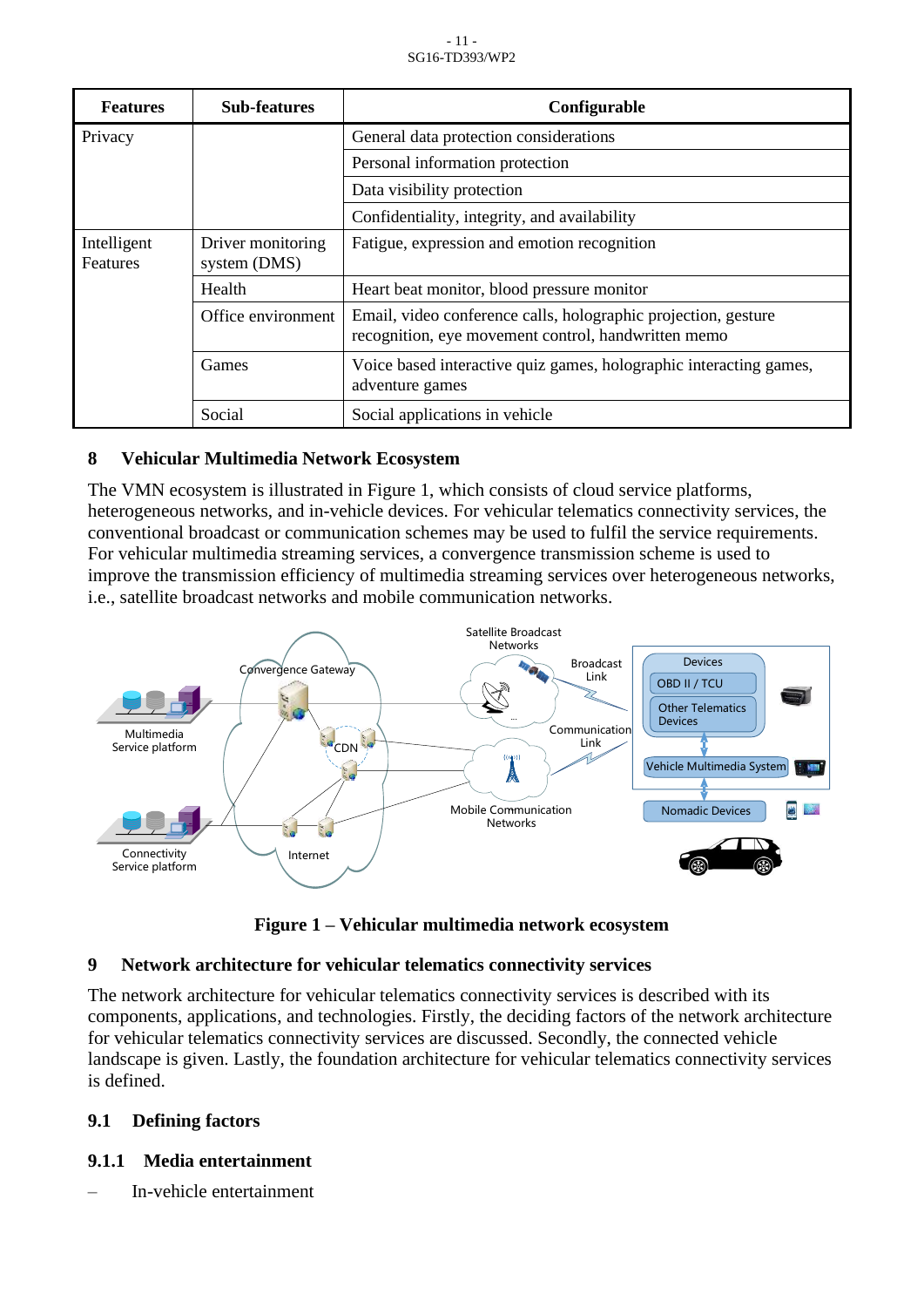#### - 12 - SG16-TD393/WP2

Audio, video, and data services accessed by VMS from cloud.

– Media store

Media resources accessed by VMS from cloud.

Periodic content updates

Content updates to VMS from cloud

#### <span id="page-11-0"></span>**9.1.2 User access control**

#### <span id="page-11-1"></span>**9.1.3 Captive portal**

– Accessed by VMS.

It is one of the authoritative identity sources supported by the connectivity services provider system. It is an active authentication method where users authenticate onto the network using VMS user authentication. Typically use captive portal to require authentication to access the internet or to access restricted internal resources; can optionally configure guest access to resources. After the system authenticates captive portal users, it handles their user traffic according to access control rules. Captive portal also records failed authentication attempts. A failed attempt does not add a new user to the list of users in the database. The authentication data gained from captive portal can be used for user awareness and user control.

#### <span id="page-11-2"></span>**9.1.4 Bandwidth control**

– VMS services

Bandwidth manager helps to control and limit Internet usage, download and upload, data traffic for VMS.

VMS can be limited with specified time and quota per session, day time when access is allowed and set to logout after inactivity.

#### <span id="page-11-3"></span>**9.1.5 Local telecommunications regulations control**

– Accessed by VMS

It defines the country/regional specific department of telecommunication regulations and control.

#### <span id="page-11-4"></span>**9.1.6 Network access services**

– 2G/3G/4G/5G backbone

Accessed by VMS.

Internet access

VMS service by accessing the network

– Outbound/inbound short message services

VMS service by accessing the network

– Voice, eCall, iCall

VMS service by accessing the network

#### <span id="page-11-5"></span>**9.1.7 Vehicle tracking**

Below are VMS services by accessing the network.

– Tracking vehicle using GNSS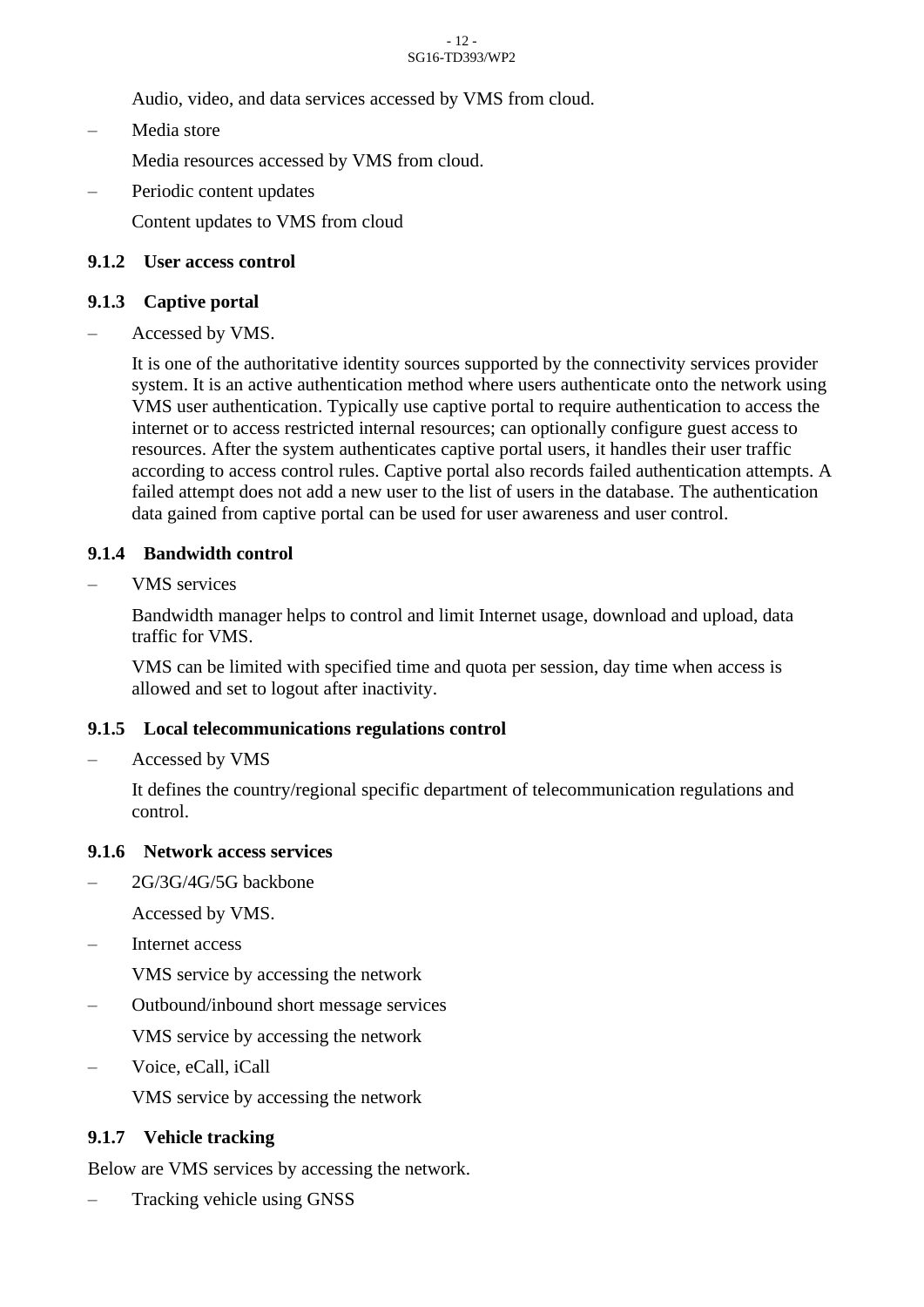#### - 13 - SG16-TD393/WP2

- Securing vehicle using immobilizer trigger
- Driver behaviour log
- Vehicle status record

#### <span id="page-12-0"></span>**9.1.8 Centralized management**

Below are VMS services by accessing the network.

- Real-time analytics
- Centralized network / infotainment management

#### <span id="page-12-1"></span>**9.2 Connected vehicle landscape**

#### <span id="page-12-2"></span>**9.2.1 Major components**

- Telematics control unit (TCU) / On-board diagnostics (OBD) solutions
- Connectivity solutions
- Customer relationship management applications
- Business intelligence

#### <span id="page-12-3"></span>**9.2.2 Services provided by these components**

- Engine, oil status, charge status
- Vehicle location
- Driving behaviour
- In-vehicle Internet
- Distribution platform
- Content providing

#### <span id="page-12-4"></span>**9.3 Reference architecture for vehicular telematics connectivity services**

Vehicular telematics connectivity system includes a vehicle tracking device installed in a vehicle that allows the sending, receiving and storing of telemetry data. The telematics data captured can include location, speed, idling time, harsh acceleration or braking, fuel consumption, vehicle faults, and more.

Vehicular telematics connectivity architecture starts with embedded devices in the vehicle such as telematics control unit (TCU) with embedded subscriber identity module (SIM) card. TCU obtains user input information and control information from VMS and connects to the application cloud for various applications, i.e., third-party services such as insurance, information and entertainment services, through mobile or satellite networks. These applications interact with customer relationship and billing which are parts of OEM enterprise integration to provide payment gateway and roadside assistance. Mobile operators and connectivity service providers deliver their services through call centres and mobile or device applications. At the service centre, manual or automated process is used to handle the service requests and the process can be controlled or monitored by the users by using various user interfaces.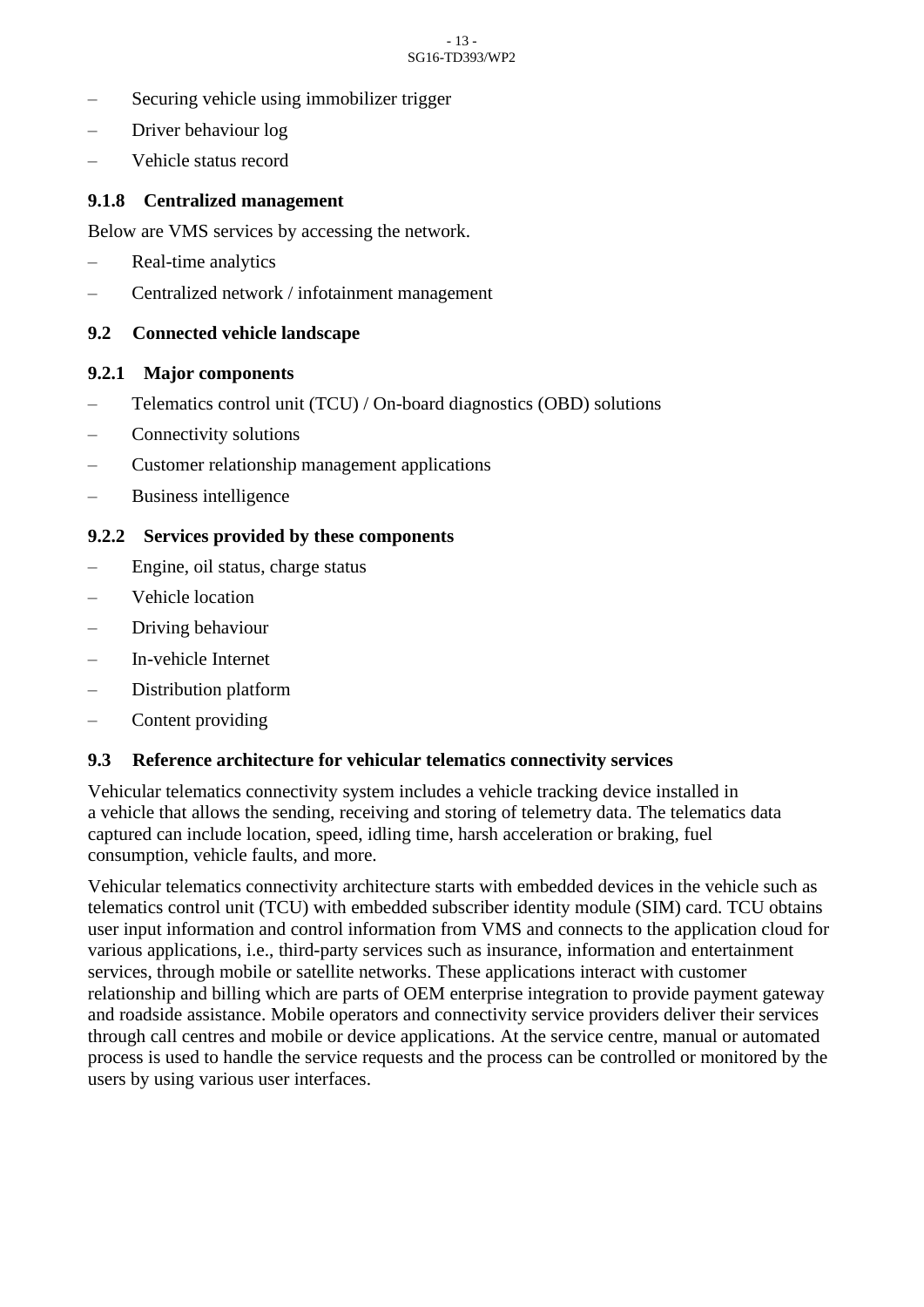- 14 - SG16-TD393/WP2



#### **Figure 2 – Reference architecture of vehicular telematics connectivity services**

#### <span id="page-13-1"></span><span id="page-13-0"></span>**9.3.1 Devices**

Devices are connected to mobile network operators (MNOs).

#### **9.3.1.1 Telematics control unit**

A TCU is an embedded system on board of a vehicle that wirelessly connects the vehicle to cloud services or other vehicles over a cellular network. The TCU collects telemetry data from the vehicle, such as position, speed, engine data, connectivity quality, and etc. through interfacing with various sub-systems over data and control busses in the vehicle. It may also provide in-vehicle connectivity via wireless local area networks or short-distance communication networks and implements the emergency call (eCall) function on applicable markets.

A TCU consists of:

- A global navigation satellite system (GNSS) unit which keeps track of the latitude and longitude values of the vehicle
- An external interface for mobile communication which provides the tracked values to a centralized geographical information system database server
- An electronic processing unit

#### **9.3.1.2 On-board diagnostics devices II**

OBD-II provides access to data from the engine control unit (ECU) and offers a valuable source of information when troubleshooting problems inside a vehicle.

#### **9.3.1.3 Nomadic devices**

Nomadic devices are portable electronic devices for information, entertainment, or communication.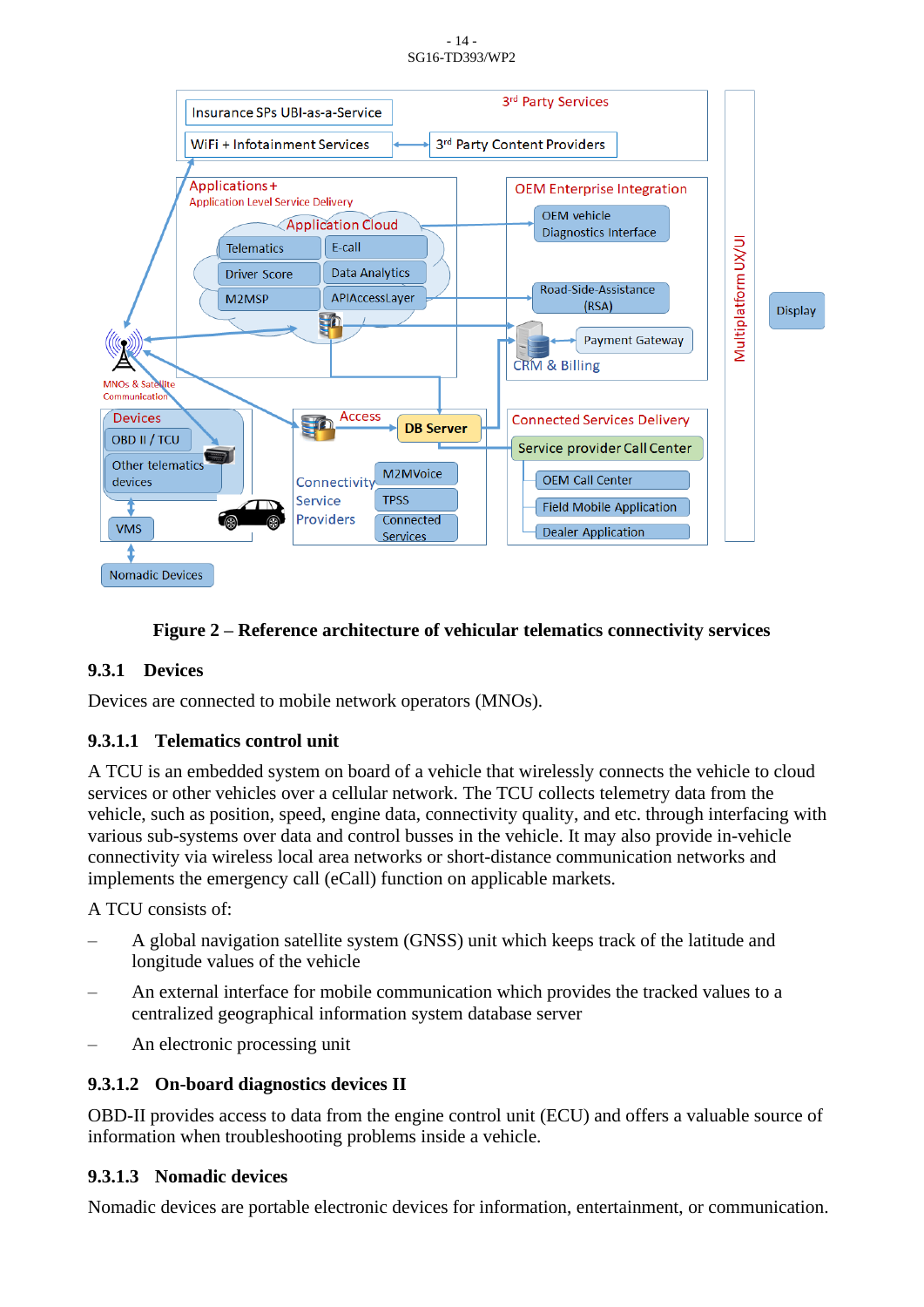#### **9.3.1.4 Devices as per global/regional/country specific regulation**

#### <span id="page-14-0"></span>**9.3.2 Access**

MNOs and application cloud access database server of telematics service provider.

#### **9.3.2.1 Database server**

Telematics data stored in the cloud telematics server is accessed by the end-users through a web APP or a mobile APP.

#### **9.3.2.2 Machine2Machine voice/video data**

As per local regulation/OEM/customer requirements.

#### **9.3.2.3 TPS**

Time-based positioning scheme (TPS) is a scheme used by sensors with short range beacons to broadcast its own location and help other sensors for position detection.

#### <span id="page-14-1"></span>**9.3.3 Service providers service delivery**

Access database servers feed to telematics service provider's call centre services.

#### **9.3.3.1 OEM call centre**

OEM call centre is obligated to provides information about the service, diagnostics, vehicles/device operations and etc.

#### **9.3.3.2 Field mobile APP**

Field mobile APP provides insight into where vehicles and assets are, what they are doing, and allows users to easily and cost effectively communicate with their mobile workforce. It helps users to find out whether managers are in the office, on the road or in the field. It also provides users with the fleet intelligence they need to track and manage their entire fleet.

Key features include:

- Real-time location tracking to find a vehicle or asset anywhere, anytime and view whether it's active, where it is and what speed it's traveling.
- Query to get instant statistics about a particular vehicle's status.
- Messaging to easily communicate with one or multiple vehicle operators.
- Maps that integrate standard or satellite maps.
- Routing where managers can instantly send a destination address with navigation instructions to a vehicle operator, providing turn-by-turn directions.

#### **9.3.3.3 Dealer APP**

Applications to improve OEM and dealer loyalty for after-sales service and new purchases

#### <span id="page-14-2"></span>**9.3.4 Applications and application-level service delivery**

Application cloud provide below services to MNOs and to database server.

#### **9.3.4.1 Telematics applications**

Several road transport telematics applications have been regulated or imposed on most vehicles to improve road safety, prevent fraud and ensure interoperability such as fleet/asset management,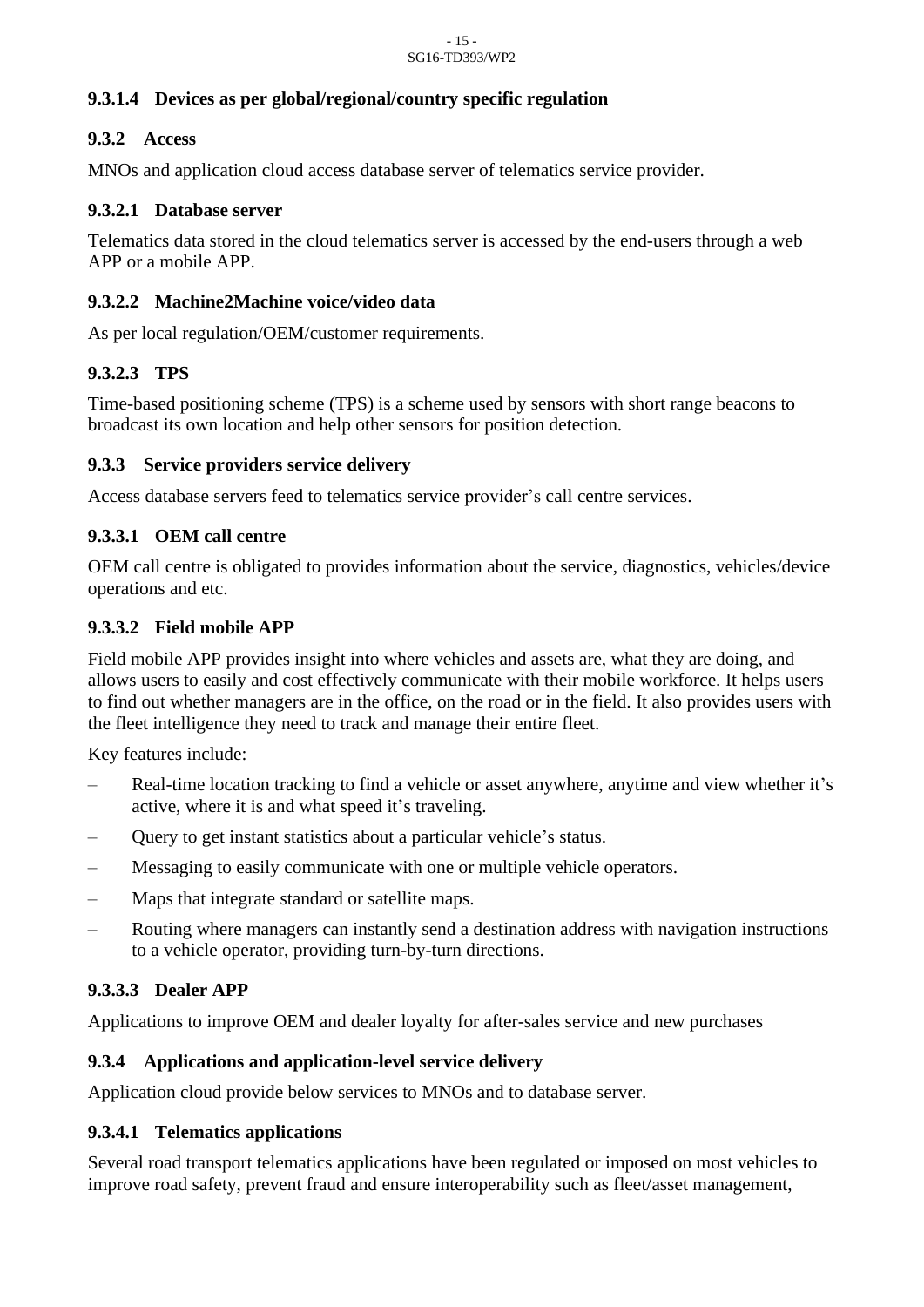navigation and location-based system, infotainment system, insurance telematic, safety & security, V2X, and others.

#### **9.3.4.2 Driver score applications**

Driver score uses the sensor data from the connected vehicle to calculate a driver score for each trip. This sensor data includes odometer reading, acceleration and speed. The driving performance for every trip is mapped to a score on a scale of 0-100. The key metrics for a trip score calculation is acceleration behaviour, braking behaviour and cornering behaviour. Apart from the trip score, an aggregated overall score based on all the past trips is calculated to have a better representation of driving behaviour.

#### **9.3.4.3 Machine-to-machine service providers applications**

Machine to machine (M2M) services can be used by OEMs and vehicles to exchange the information they record such as weather conditions, traffic information, etc

#### **9.3.4.4 Emergency / breakdown calls**

#### *9.3.4.4.1* **eCall**

eCall is a system that phones the emergency services automatically if the vehicle it's fitted to is involved in an incident or accident.

#### *9.3.4.4.2* **bCall**

bCall refers to a service, which allows the driver to call local road assistance in case of a breakdown. At the same time, bCall makes it possible for the call centre to gather information about the vehicle. This helps them locate the car and pin down the breakdown reasons.

#### **9.3.4.5 Data analytics applications**

Telematics is enabling automotive manufacturers, sellers, and insurers to gather information from different geographical locations and usage patterns. The data generated by sensor-driven cars about driving behaviour, speed, braking habits, turning styles, acceleration, and abidance with the traffic rules in a country is then used to create driver profiles.

#### **9.3.4.6 API access layer**

Application programming interface (API) is technical interfaces for software programs where one software program calls another software program for four key drivers: speed, reach, Internet of Things (IoT) and domains. For example, an auto dealership can reach new customers through independent car-shopping applications. The dealership gets access to a set of potential vehicle buyers who may not have contacted them directly.

## <span id="page-15-0"></span>**9.3.5 OEM enterprise integration**

#### **9.3.5.1 OEM vehicle diagnostics interface**

OEM vehicle diagnostics interface is used by OEMs to accesses the application cloud for real-time monitoring of the vehicles for any safety issues, making necessary alerts, fault prevention, and maintenance.

#### **9.3.5.2 Roadside assistance**

Roadside assistance (RSA) services and breakdown coverage services can be used to provide assistance to vehicles which suffered a mechanical failure that leaves the vehicles stranded.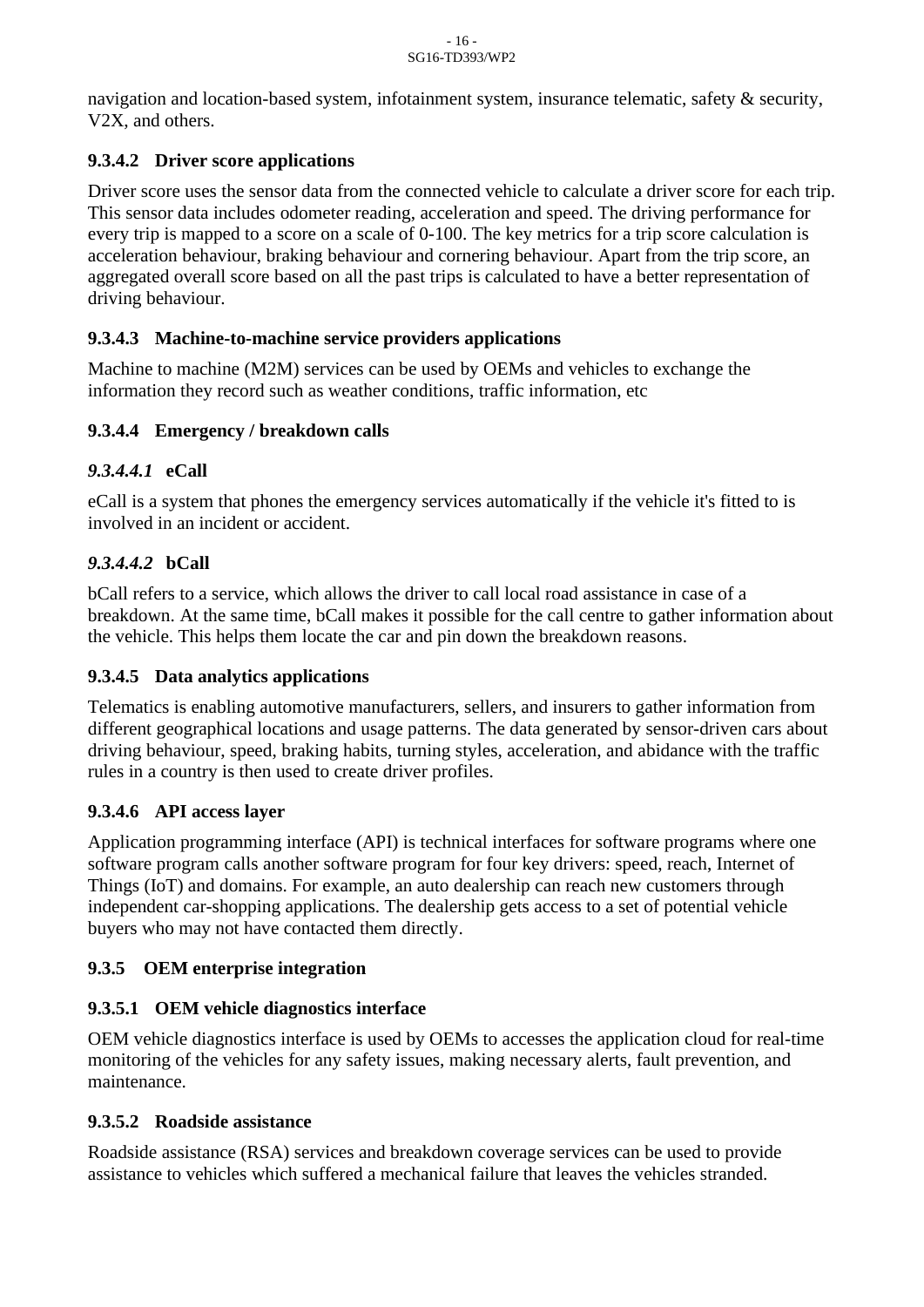#### **9.3.5.3 Customer relationship management and billing**

Customer relationship management (CRM) and billing services are services related to accounting, customer relationships, auctions, inventory, digital marketing and more.

#### **9.3.5.4 Payment gateway which is based on OEM or service provider's strategy**

Payment gateway is a secure technology that is used to communicate payment information between OEMs and customers.

#### <span id="page-16-0"></span>**9.3.6 Third party services**

Third party services may include the following services:

- Third party content services
- Third party infotainment services
- Third party insurance services, i.e., usage based insurance (UBI)

#### <span id="page-16-1"></span>**9.3.7 Mobile network operators**

Mobile network operators (MNOs) provide communication services to the telematics service providers and third party service providers.

#### <span id="page-16-2"></span>**10 VMS architecture**

In this clause, the classification of VMS functions, the deciding factors and the reference model of VMS architecture are defined as below.

#### <span id="page-16-3"></span>**10.1 Definitions**

Definition of VMS core, associated and shared functions are given as below.

#### <span id="page-16-4"></span>**10.1.1 Core functions**

VMS core functions are VMS functions that deal with the physical, functional and logical data of VMS. Examples of core functions include tuner, media processing, display functions and etc.

#### <span id="page-16-5"></span>**10.1.2 Associated functions**

VMS associated functions are VMS functions that only receive and display functional and logical data from other systems or sub-systems. Examples of associated functions include camera feed from rear vehicle camera, eCall information display initiated by accident, and etc.

#### <span id="page-16-6"></span>**10.1.3 Shared functions**

VMS shared functions are VMS functions that are used by other systems or sub-systems to share the physical, functional and logical data and control information. Examples of shared functions include HVAC controls through VMU and etc.

#### <span id="page-16-7"></span>**10.2 Deciding factors**

Deciding factors of VMS architectures are listed as below.

- Technical requirements
- Operating system, memory, and hardware requirements
- Features, functional, sub-systems, logical and physical requirements
- Interface requirements
- Cost requirements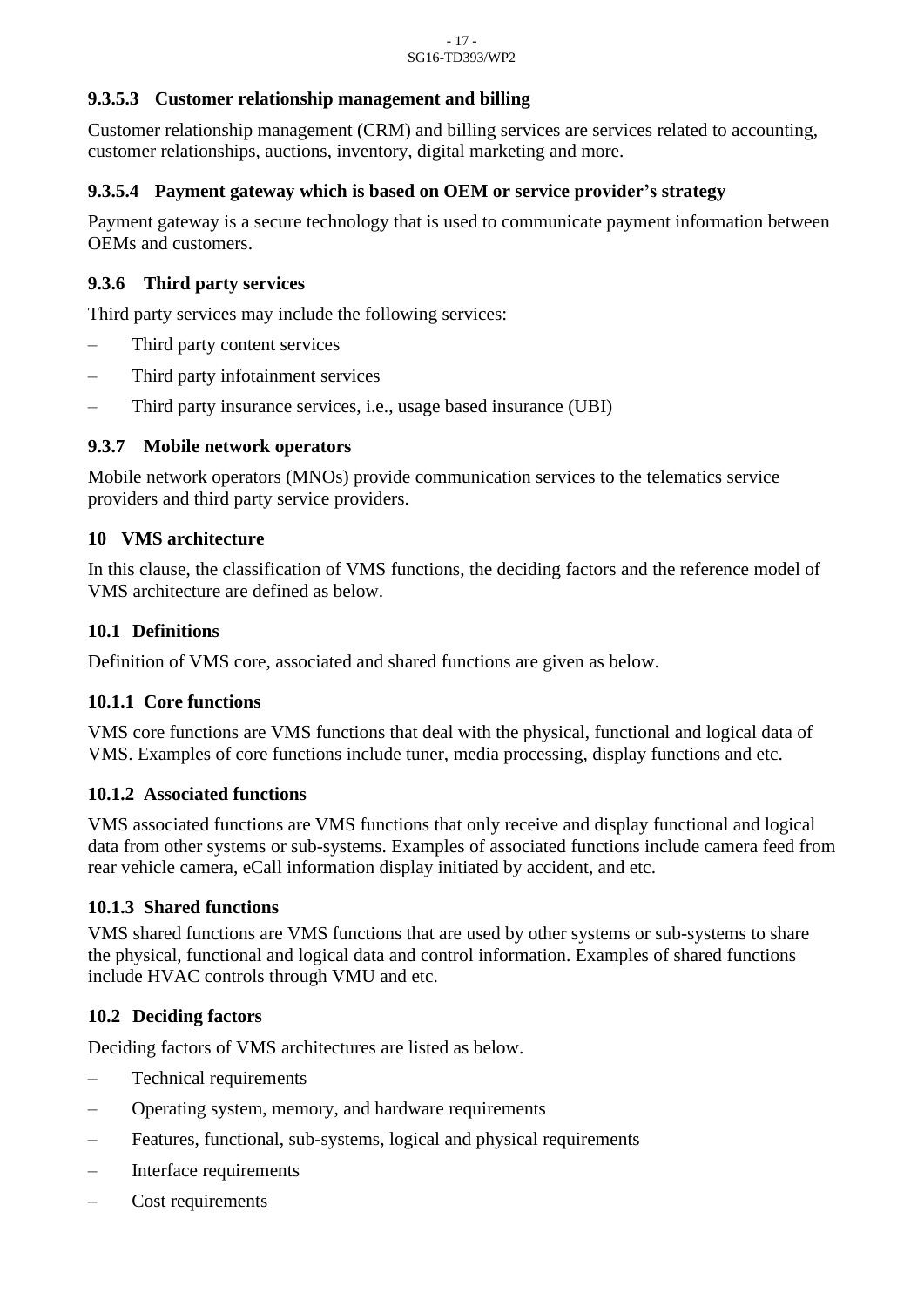- Usage requirements
- Benchmarked requirements
- Standard compliance requirement
- etc.

#### <span id="page-17-0"></span>**10.3 Reference model of VMS architecture**

VMS architecture is defined in the level of interface, sub-systems and systems. A reference model of VMS architecture is given as below.



**Figure 3 – Reference model of VMS architecture**

#### <span id="page-17-2"></span><span id="page-17-1"></span>**10.3.1 Applications**

Applications of VMS include:

- Information applications, i.e., instrument cluster, head up displays, navigation, weather, and etc.
- Multimedia applications, i.e., tuner, media, HMI, VR, navigation, and etc.
- Vehicle control applications, i.e., HVAC, connected cars, and etc.
- Telematics applications, i.e., remote control, diagnostics, data access, and etc.
- Display applications, i.e., front, rear display applications, and etc.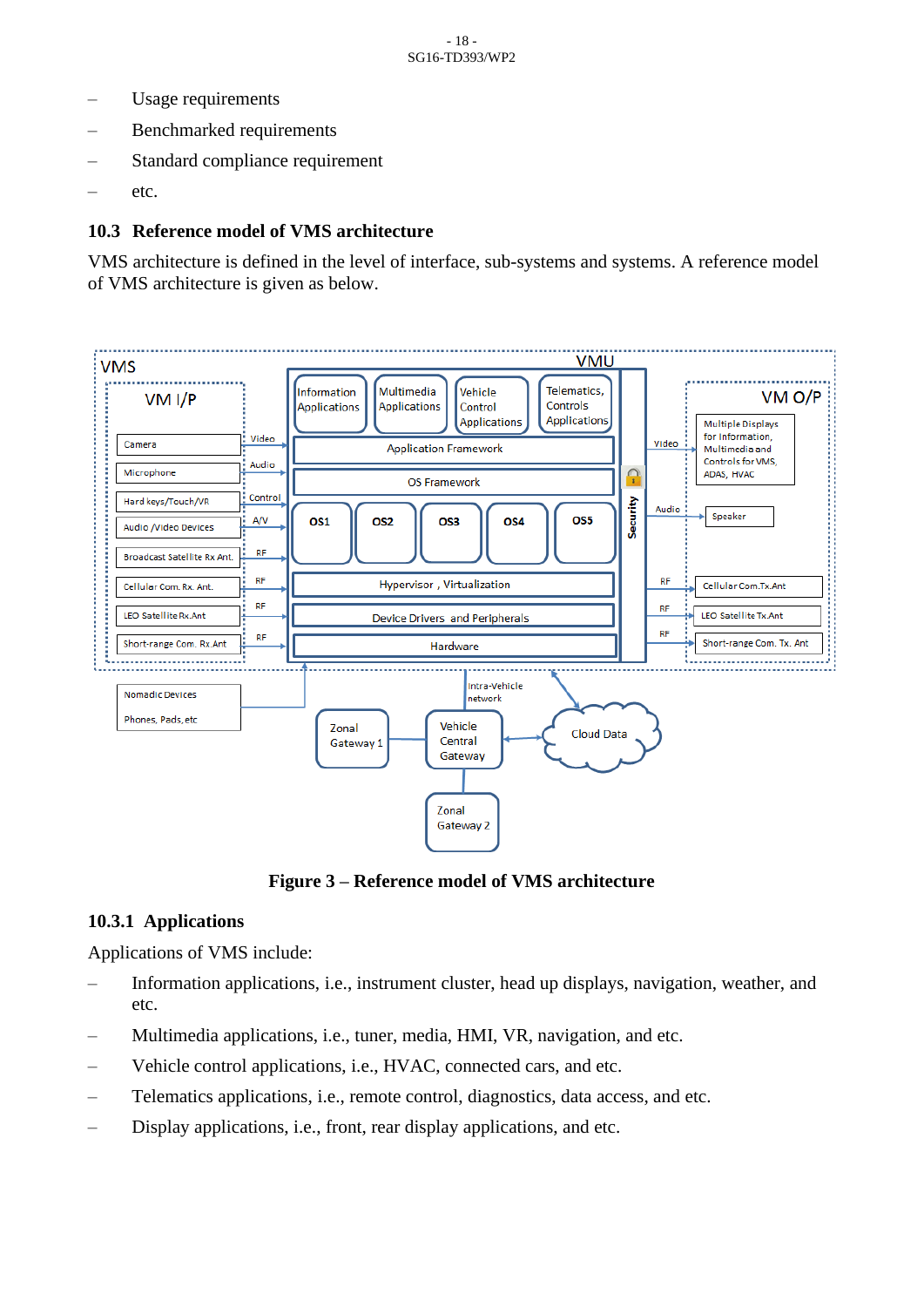#### <span id="page-18-0"></span>**10.3.2 Application framework**

To access and control the VMS features and functions, user interface tools and design methodologies are formed as application framework.

#### <span id="page-18-1"></span>**10.3.3 OS framework**

OS framework handles system services. It could be a proprietary framework of OEMs and VMS developers.

#### <span id="page-18-2"></span>**10.3.4 OS**

Various embedded operating systems (OS) and kernels are used depending on requirements of the processing load, speed and accuracy.

#### <span id="page-18-3"></span>**10.3.5 Hypervisor and virtualization**

Hypervisor and virtualization techniques are used to support multiple OSs and processing tasks by a single high-power processor through computing resource sharing.

#### <span id="page-18-4"></span>**10.3.6 Device drivers and peripherals**

Device drivers include vehicle network interface driver, audio and video drivers, display drivers, inter-processors protocol drivers, intra-processor protocol drivers, and etc.

#### <span id="page-18-5"></span>**10.3.7 Hardware**

Hardware includes processors, memory, and other components, and etc.

#### <span id="page-18-6"></span>**10.3.8 Cloud data,**

Cloud data includes:

- Data for multimedia services
- Data for telematics services, i.e., remote diagnostics services, software OTA update services, eCall / bCall / iCall services, navigation services, and etc.

#### <span id="page-18-7"></span>**11 Network architecture for vehicular multimedia streaming services**

The network architecture for vehicular multimedia streaming services consists of vehicular multimedia service platform (VMSP) in the cloud, heterogeneous networks, and in-vehicle devices. In this clause, the reference architecture of VMSP, the reference protocol stack for convergence transmission of multimedia streaming data over heterogeneous networks, and the reference architecture of receivers of in-vehicle devices are described, respectively.

#### <span id="page-18-8"></span>**11.1 Reference architecture of VMSP**

The VMSP consists of content server, license server (optional), and conditional access server (optional). Its reference architecture is illustrated in Figure 4.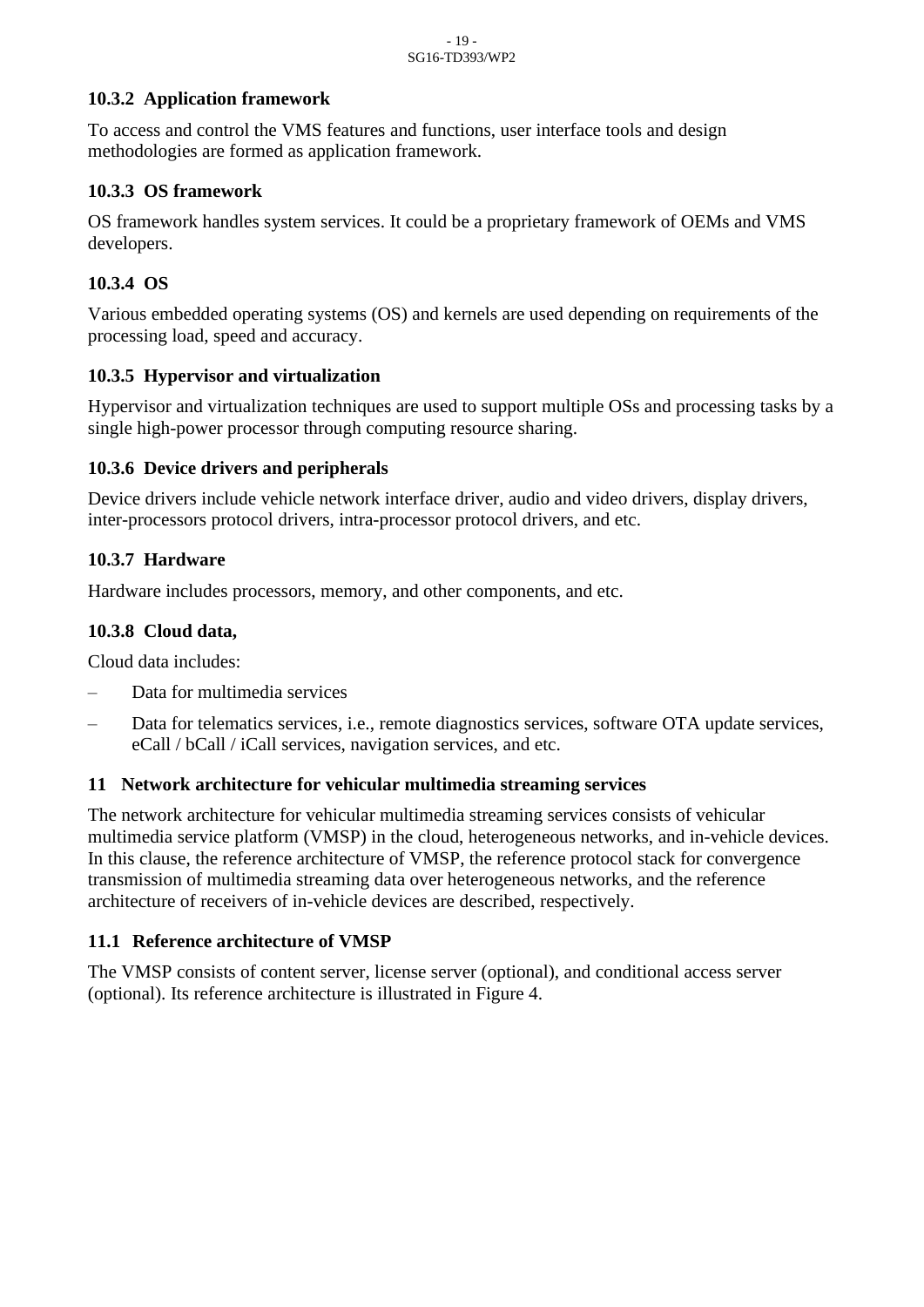#### - 20 - SG16-TD393/WP2





<span id="page-19-0"></span>The content server consists of the content repository and the digital rights management (DRM) packager. The content repository is used to store the clear contents that the content provider (CP) wants to distribute. Note that the content repository is often built into the DRM solution or is sometimes integrated into a content management system which interfaces to the DRM server. The DRM packager encrypts and packages the multimedia contents for streaming over VMN. The license server is used to manage the creation, modification, and revocation of the DRM licenses. The DRM license contains identities, rights specification, and encryption keys. Usually, DRM clients could acquire their DRM licenses from the license server by using mobile communication network connections. The candidate packaging schemes for streaming in VMN include MPEG-DASH [b-ISO/IEC 23009-1:2019] and HLS [b-IETF RFC 8216].

The conditional access (CA) server consists of scrambler and entitlement server. The scrambler is used to scramble the inbound streams using the control words. The entitlement server is used to generate the entitlement control message (ECM) and the entitlement management message (EMM). Usually, the outbound scrambled streams, ECMs, and EMMs are delivered over satellite broadcast networks. However, there are some exceptions. (1) When a user drives to a place with no cell phone coverage, DRM licenses cannot be acquired through any mobile communication network. In this case, DRM licenses could be integrated into EMMs and be delivered to the user over satellite networks. Thus, the persistence of service could be achieved. (2) When a service operator starts its business, thousands of new customers may try to activate their devices in a short period of time. However, the bandwidth required for the delivery of EMMs for those devices may not be available in satellite broadcast networks. In such a case, EMMs could be temporally offloaded from satellite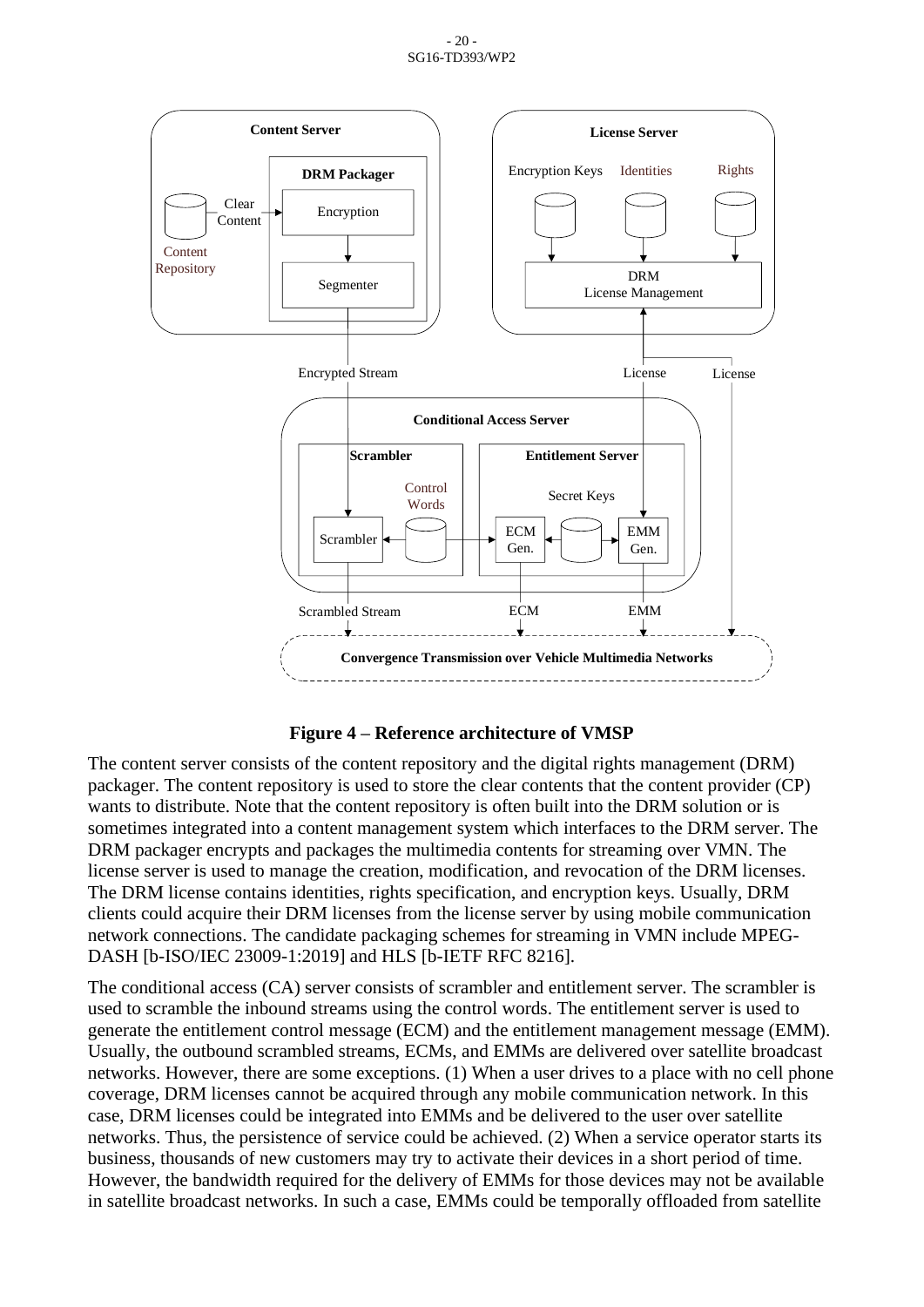broadcast networks to mobile communication networks. Thus, a successful business launch could be guaranteed.

#### <span id="page-20-0"></span>**11.2 Reference protocol stack for convergence transmission**

Broadcast is generally regarded as the most cost-effective way to deliver linear programs to a large population over vast geographic areas. Despite the success of Ka- and Ku-band fixed DTV broadcast around the world, service provision via broadcast to vehicles has turned out to be challenging. For example, in an urban environment, the reliability of broadcast is rather problematic due to moving receivers and frequent signal blockage by high buildings. Although the broadcast urban coverage issue can be addressed by ground repeater networks that fill up the outage gaps, building the gap-filler infrastructure is both expensive and highly time consuming. Another limitation of broadcast is that it can only provide one-way services, thus unable to accommodate personalized services or support user interactions.

To deal with these challenges, a convergence transmission scheme is proposed for multimedia streaming services over VMN, where the great majority of media contents are delivered to massive users via broadcast networks and mobile communication networks are used only to recover dropped packets in broadcast networks. The scrambled streams from the VMSP are sent to the convergence gateways, where the media segments are further packetized into sequenced packets and broadcast to all users over the satellite network. At the terminal, the missing or erroneous packets of broadcast streams can be easily detected. These dropped packets are recovered by retransmission over the mobile communication network. Once the media streams are seamlessly re-assembled, the terminal can not only play these media streams at the cockpit displays and speakers, but also serve as a local infotainment centre to WIFI-share these media streams with all passengers using their personal devices such as smart phones and tablets. The convergence transmission scheme is illustrated in Figure 5.



**Figure 5 – The processing of convergence transmission**

<span id="page-20-1"></span>The convergence transmission scheme takes full advantages of the complementary strengths of broadcast networks and mobile communication networks. Hence, the system efficiency of multimedia streaming services over VMN is optimized.

The protocol stack for convergence transmission of multimedia streaming data over VMN is given in Figure 6. Note that the convergence transmission protocols are agnostic to the underlying physical-layer standards and are transparent to the upper-layer standards. Thus, minimum modifications to the existing broadcast or mobile communication infrastructures can be guaranteed.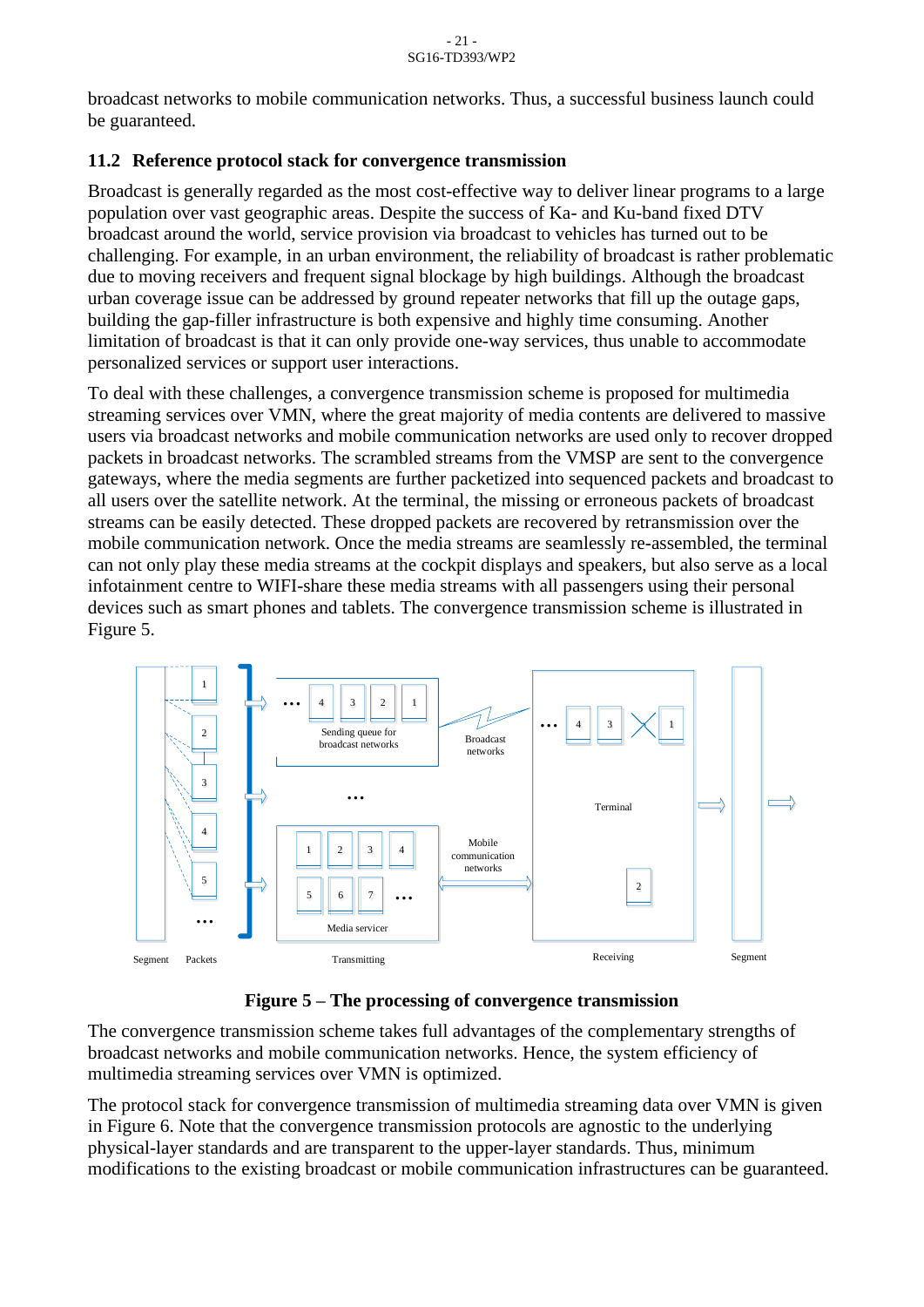|                                                             | Applications                                             |            |  |                          |                                                              |  |            |  |
|-------------------------------------------------------------|----------------------------------------------------------|------------|--|--------------------------|--------------------------------------------------------------|--|------------|--|
|                                                             | Service<br>Signaling                                     | <b>NRT</b> |  |                          | <b>Adaptive Bitrate Streaming</b><br>Protocols<br><b>DRM</b> |  | <b>NRT</b> |  |
| Low Level Signaling                                         | <b>Convergence Transmission Protocols</b><br><b>HTTP</b> |            |  |                          |                                                              |  |            |  |
| <b>Broadcast Network</b><br>Transport Layer / Network Layer |                                                          |            |  | <b>UDP</b>               |                                                              |  |            |  |
|                                                             |                                                          |            |  |                          | <b>TCP</b>                                                   |  |            |  |
|                                                             |                                                          |            |  | <b>IP</b>                |                                                              |  |            |  |
| <b>Broadcast Network</b>                                    |                                                          |            |  | <b>Broadband Network</b> |                                                              |  |            |  |
| Link Layer / PHY Layer                                      |                                                          |            |  | Link Layer / PHY Layer   |                                                              |  |            |  |

#### **Figure 6 – The protocol stack for convergence transmission**

<span id="page-21-1"></span>The general assumption is that the networking architecture may be based on both versions of the IP protocol (IPv4 and IPv6). As further explained in 11.4, IPv6 may be considered as the preferred choice for future readiness.

#### <span id="page-21-0"></span>**11.3 Reference architecture of receivers**

Reference architecture of receivers of in-vehicle devices is given in Figure 7, where the following functions are identified.

- Broadcast connections and broadband connections that provide the connectivity for the receiver to receive signaling and data.
- Convergence Transmission Protocols/UDP/HTTP/TCP/IP stack and HTTP/TCP/IP stack that provide object-oriented transport protocols for the receiver to receive adaptive bit rate streaming (i.e., DASH/HLS) resources for multimedia streaming services.
- Low-Level Signaling: Signaling delivered over broadcast networks that enable the receiver to build a basic service list and bootstrap the discovery of the service signaling for each multimedia streaming service.
- Service Signaling: Service-related signaling that enables the receiver to discover and access multimedia streaming services and their content components.
- Cache: Temporary storage and handling of the manifests, initialization segments and media segments whose reception are facilitated by service signaling.
- Adaptive bit rate streaming (i.e., DASH/HLS) server: A local adaptive bit rate streaming server that is used to abstract the underlying layers to the adaptive bit rate streaming client. For the adaptive bit rate streaming client, manifests, initialization segments and media segments are provided through the adaptive bit rate streaming server.
- Adaptive bit rate streaming client: A function that consumes manifests and segments, and communicates with other components in the receiver to personalize the media experience based on platform capabilities, user preferences and user interaction.
- Applications: A native or downloaded application that makes use of broadcast or broadband delivered data in order to provide a rich and interactive presentation to the end user.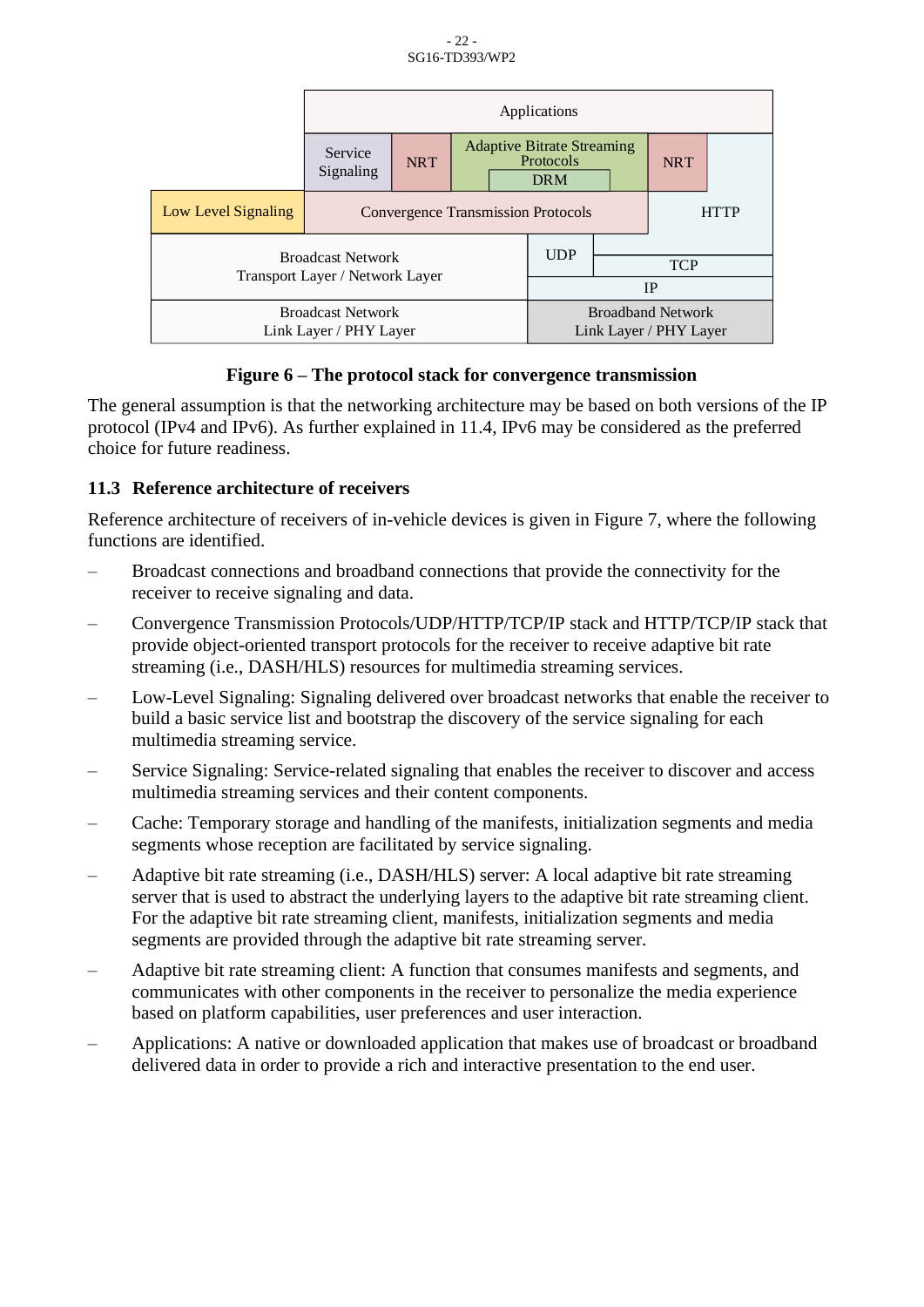- 23 - SG16-TD393/WP2



#### **Figure 7 – Reference architecture of receivers of in-vehicle devices**

<span id="page-22-1"></span>A typical bootstrapping sequence of the reference receiver is presented as below:

- The application requests a pre-configured service list in low level signaling. The service list is delivered to the application, which then provides a user interface for the selection of multimedia streaming services. User chooses a multimedia streaming service to consume.
- The application uses the service signaling entry point information carried in the service list for the selected service to provide access information to the Convergence Transmission Protocols/UDP /HTTP/TCP/IP stack to retrieve the service signaling. Service signaling is delivered to the application.
- By using the service signaling, the application provides access information to the Convergence Transmission Protocols/UDP/HTTP/TCP/IP stack for downloading the adaptive bit rate streaming-formatted media components of the selected service, which are sent to the cache to be stored, de-scrambled and subsequently forwarded to the adaptive bit rate streaming server.
- Upon the selection of a service, the application activates the adaptive bit rate streaming client, causing the DASH/HLS client to request and receives media segments from the adaptive bit rate streaming server, at or after the media segments availability start times.
- Upon reception of media segments, the composite function comprising the adaptive bit rate streaming client, DRM engine and media player decodes the received media segments, and the decoded media is returned to the application for play out.

#### <span id="page-22-0"></span>**11.4 Suggestions for the networking architecture**

Figure 6 showed the protocol stack for convergence transmission of multimedia streaming data over heterogeneous networks. The core of the protocol stack is IP (Internet Protocol).

While IPv4 and IPv6 can both be considered, it is advisable to select IPv6 [b-IETF RFC 8200] for direct and secure connectivity between VMS and the cloud platforms, for the following reasons: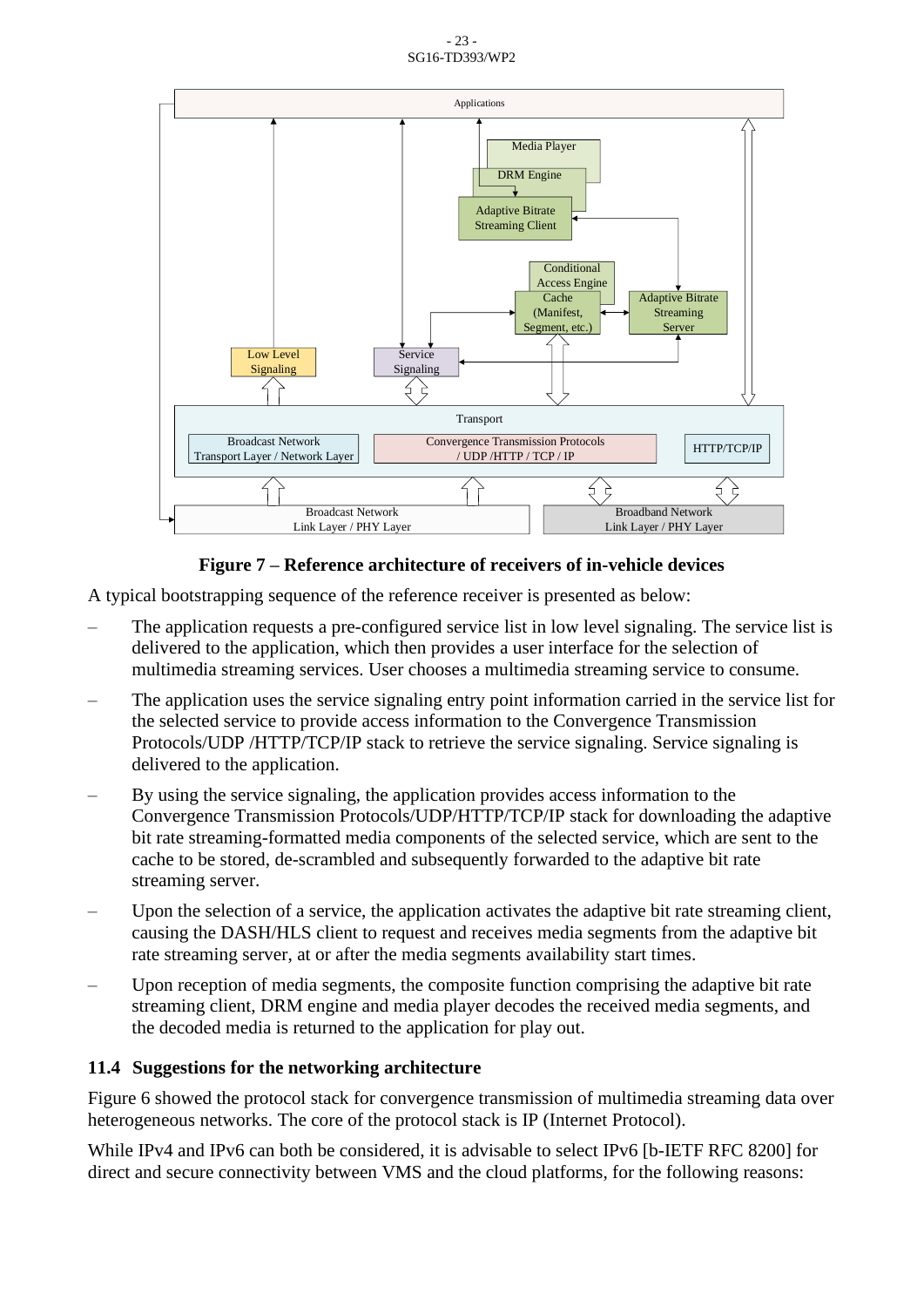- The IETF clearly advises other Standards Development Organizations (SDOs) to prefer IPv6 [b-IAB]. As a result, standardization work should assume IPv6.
- The IPv4 address space formally exhausted in January 2011, when the Internet Assigned Numbers Authority (IANA) assigned its last IPv4 top-level address space (i.e., /8). Therefore, adopting IPv6 as the only network protocol represents the only viable solution to guarantee the evolution of network services and applications.
- The transition to IPv6 only is considered a strategic initiative by several governmental agencies. An example, among the others, is represented by [b-USG OMB] where the US Federal Government poses specific deadlines and targets to migrate the National Agencies networks to IPv6.
- The user devices located in a vehicle may require end-to-end reachability, e.g., to connect to any applications and platforms. This is a case where Network Address Translation (NAT) [b-IETF RFC2663] coupled with private IPv4 addressing cannot be employed. Conversely, IPv6 provides full support of a global addressing scheme where the user devices are always reachable.

Although people are more familiar with IPv4, and IPv6 deployment has certain new challenges, IPv6's user growth and traffic growth are much faster than IPv4's. This means that, with all things considered, the collective wisdom of the industry has selected IPv6 for the future [b-ETSI WP35].

#### <span id="page-23-0"></span>**12 VMS Security**

#### <span id="page-23-1"></span>**12.1 Overview**

The interactions between the VMS and the other components involved in the security of a car (typically ECU) should be limited to the shared functions mentioned above in this Recommendation. Indeed, the VMS should not badly influence the functions of the other components ensuring the required security of a car, notably in the case of an autonomous driving.

VMS should provide end-to-end protection as vehicles become connected and offer more interactive services. More user data and privacy related information need to be protected to ensure confidentiality and integrity of user data which is stored in VMS in the vehicle and VMS cloud (VMSP) or backend servers. Personally identifiable information (PII) protection is described in clause 13.

Regarding VMS security, assumed threats to VMS and its eco-system are summarized in 12.2 and security capabilities against threats are provided in 12.3 as an informative reference.

#### <span id="page-23-2"></span>**12.2 Assumed threats to VMS and its ecosystem**

#### <span id="page-23-3"></span>**12.2.1 Threats regarding vehicle multimedia service platform (VMSP)**

In recent years, diversification of connectivity in vehicles has increased remarkably, and in particular, connectivity with various servers located at VMSP is highly required. In the context of VMS, back-end servers are recognized as a VMSP including OEM-provided servers, supplierprovided servers, and ICT service-provided servers to support vehicle eco-system from the remote backend. The following threats can be identified in relation to VMSP:

- Servers in VMSP used as a means to attack a vehicle or extract data.
- Services provided by VMSP being disrupted
- Data held on servers in VMSP being lost or compromised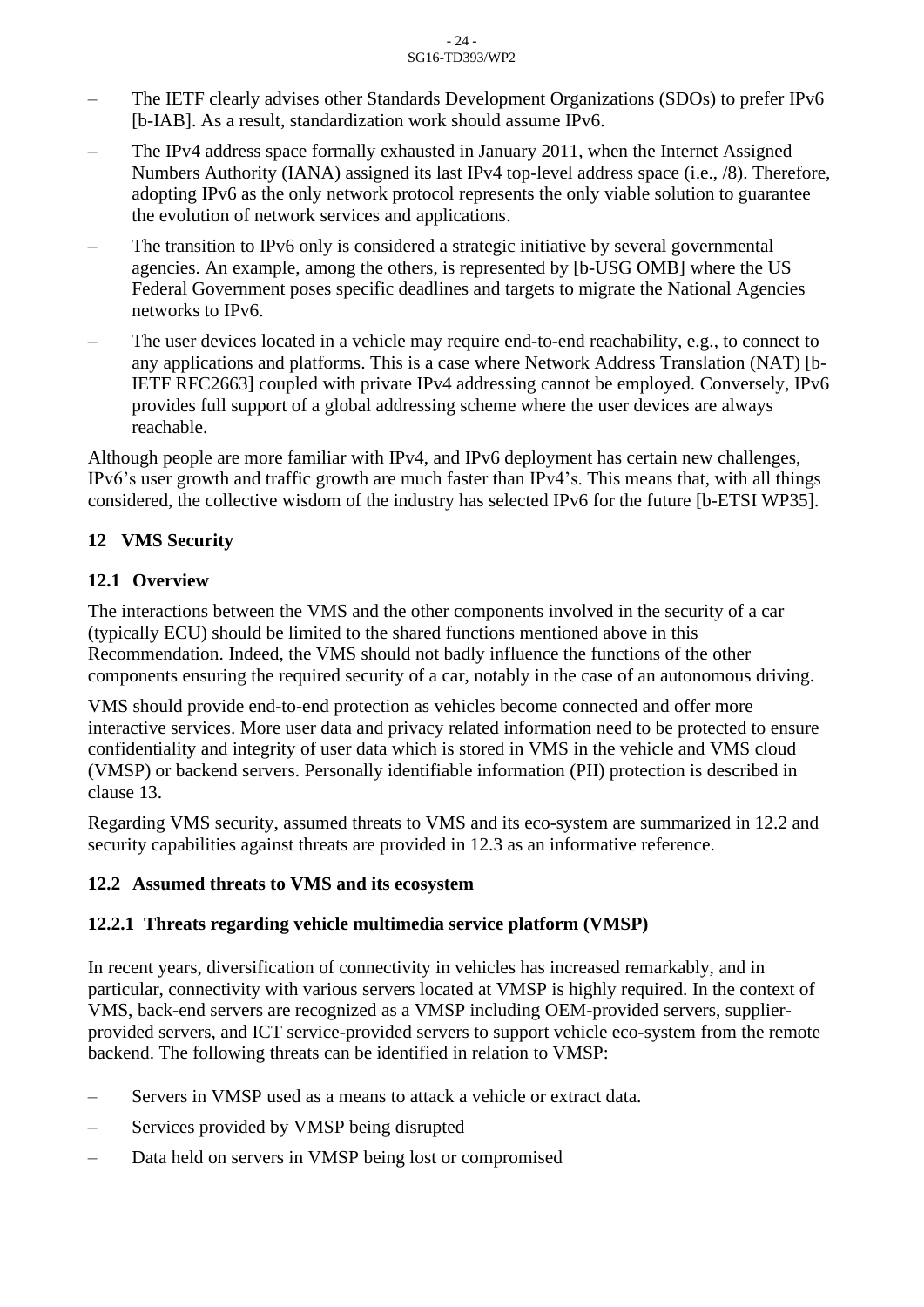#### <span id="page-24-0"></span>**12.2.2 Threats to vehicles regarding their communication channels**

Vehicle communication includes external communications through Cellular, LEO satellite, Broadcast and short-range networks. Channels used in the above communications may be targets of attacks like spoofing, eavesdropping, manipulating messages, and so on. The following threats can be identified in relation to communication channels:

- Unauthorized manipulation, deletion or other amendments to vehicle-held code/data
- VM interfaces can be used to gain access to further (intelligent) infrastructure within the vehicle (e.g., ECU unrelated to VMS)
- Use of untrusted/unreliable messages and session hijacking/replay attacks
- As VM applications can be updated using over the air, those attacks can apply to VM as well.
- Information disclosure
	- See ITU-T Recommendation F.749.3 [b-ITU-T F.749.3], clause 9.
- Denial of service attacks
- VM itself may not have access to critical infrastructure within the vehicle, but can serve as gateway for those attacks.
- Privileged access by an unprivileged user
- As personalized user accounts can be associated with VM applications, unprivileged access is possible. Unprivileged access via VM may not provide direct access to critical infrastructure (e.g., root access; access to braking system), but can again serve as gateway to access the vehicular infrastructure.
- Malwares embedded in communication media
- Intelligent VM rely on data transfer between the VMS and a VMSP in the cloud. By penetrating this communication channel, attackers might use messages/data transfers from the VMSP to the VMS to employ malwares.
- Messages with malicious content

Intelligent VM rely on data transfer between the VMS and e.g., a VMSP in the cloud. By penetrating this communication channel, attackers might alter messages/data transfers from the VMSP to the VMS to gain access to VMS and/or ECUs within the targeted intelligent vehicle.

#### <span id="page-24-1"></span>**12.2.3 Threats to vehicles regarding their update procedures**

There are two ways to update vehicle systems, e.g., wired update through OBD port, portable devices such as an SD card, or a USB flash drive, and wireless update by over-the-air. The software to be updated can be firmware or configuration data of the vehicle. Most electronic problem and software defects can be updated and solved electronically without physical access, e.g., via OBD tester. Furthermore, over-the-air (wireless) updates help in shortening the update cycle to minimize attack exposure for known vulnerabilities of the software. The following threats can be identified in relation to update procedures:

- Misuse or compromise of update procedures
	- Regardless of whether the over-the-air update or local/physical update is used, the update procedure can include threats using fabricating system update programs or compromised firmware.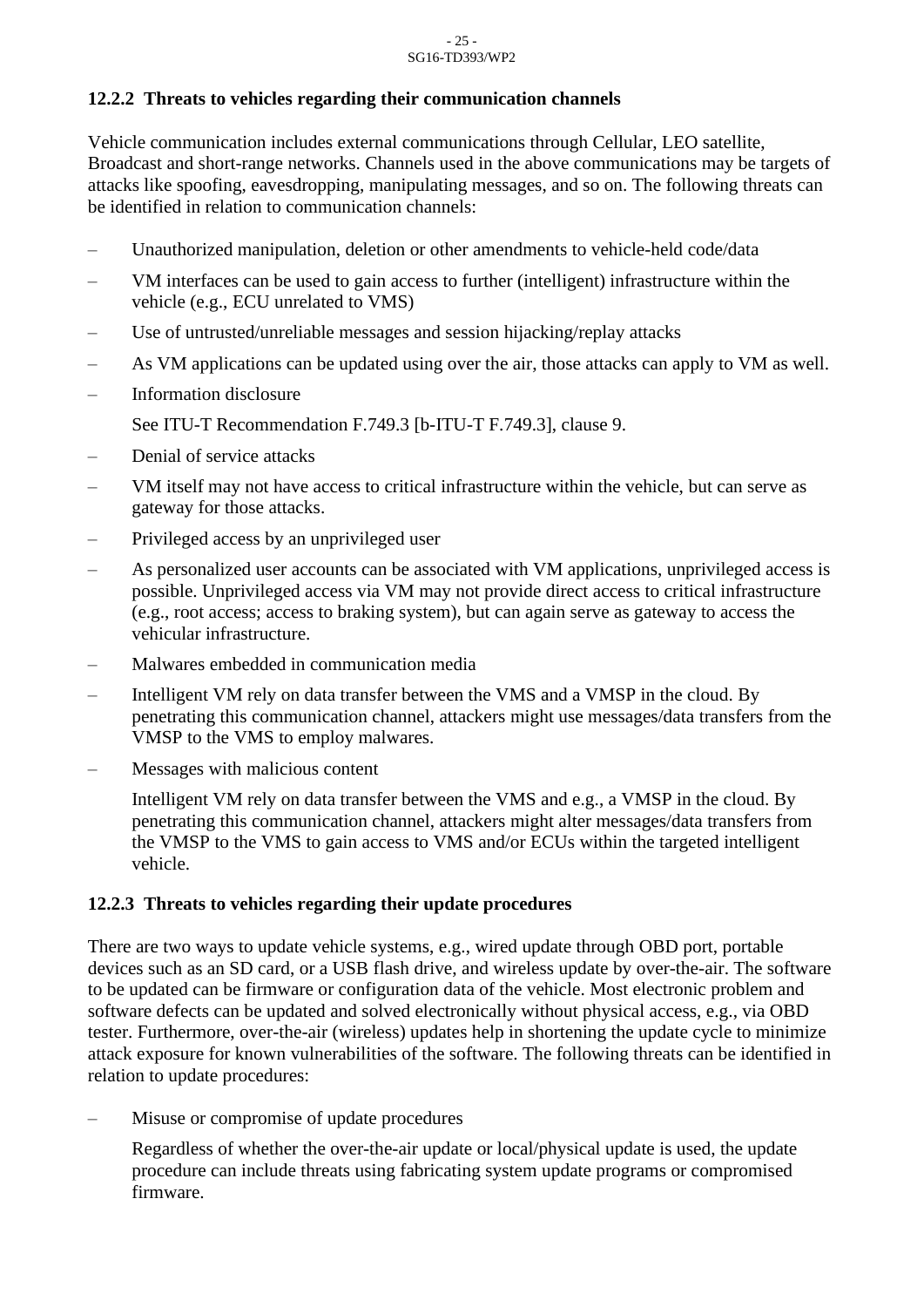The software can be manipulated before the update process, although the update process is intact. Software provider creates/prepares their software for the update and the software is delivered to the target systems which require the update. Therefore, there can be a serious threat that the software can be manipulated and corrupted before it served.

Especially during the update procedure, the cryptographic materials such as cryptographic keys and certificates used in the software update can be compromised and consequently it may cause invalid software update.

– Denial of service and denial of a legitimate update

Denial of service attack against update server or network to prevent the rollout of critical software updates and/or unlock of customer-specific features can be a possible attack in the software update procedure. It is also possible to deny legitimate updates.

#### <span id="page-25-0"></span>**12.2.4 Threats to vehicles regarding their external connectivity and connections**

For a variety of convenient services, vehicles can be equipped with components to communicate with servers in VMSP and can communicate to everything enabled by road users over a wireless connection. Besides convenience features, there are safety benefits such as the automatic emergency call functionality and those supported by V2X communication. However, the more vehicles connect to external entities for enhancing connectivity, the more threats and vulnerabilities show up because attack surfaces are expanded which are led by additional interfaces. The following threats can be identified in relation to external connectivity and connections:

– Manipulation of the connectivity of vehicle functions

VMS does not provide direct access to critical vehicle functions but can be used as gateway to access those critical components, e.g., dedicated ECUs.

Hosted third-party software

VMS applications can be included in the class of "hosted third-party software".

– Devices connected to external interfaces

As lined out in ITU-T Recommendation F.749.3 [b-ITU-T F.749.3], connectivity can be based on brought-in devices such as smart phones.

#### <span id="page-25-1"></span>**12.3 Security capabilities based on identified threats**

#### <span id="page-25-2"></span>**12.3.1 Identity and access management (IAM), authentication, authorization and transaction audit**

Multiple administrators and users are involved in VMS services, and these services are accessed and used internally and externally. Identity management is needed, not only to protect identities, but also to facilitate the access management, authentication, authorization and transaction audit processes in such a dynamic and open VMS infrastructure.

One or more common trust models are needed by IAM for the authentication of identities, and by developers, hypervisors and other system components for the authentication of system components such as downloaded software modules, applications or datasets.

IAM contributes to the confidentiality, integrity and availability of services and resources, and thus becomes essential in VMS. Furthermore, IAM may enable the implementation of single sign-on and identity federation for VMS using different authentication mechanisms or distributed in different security domains.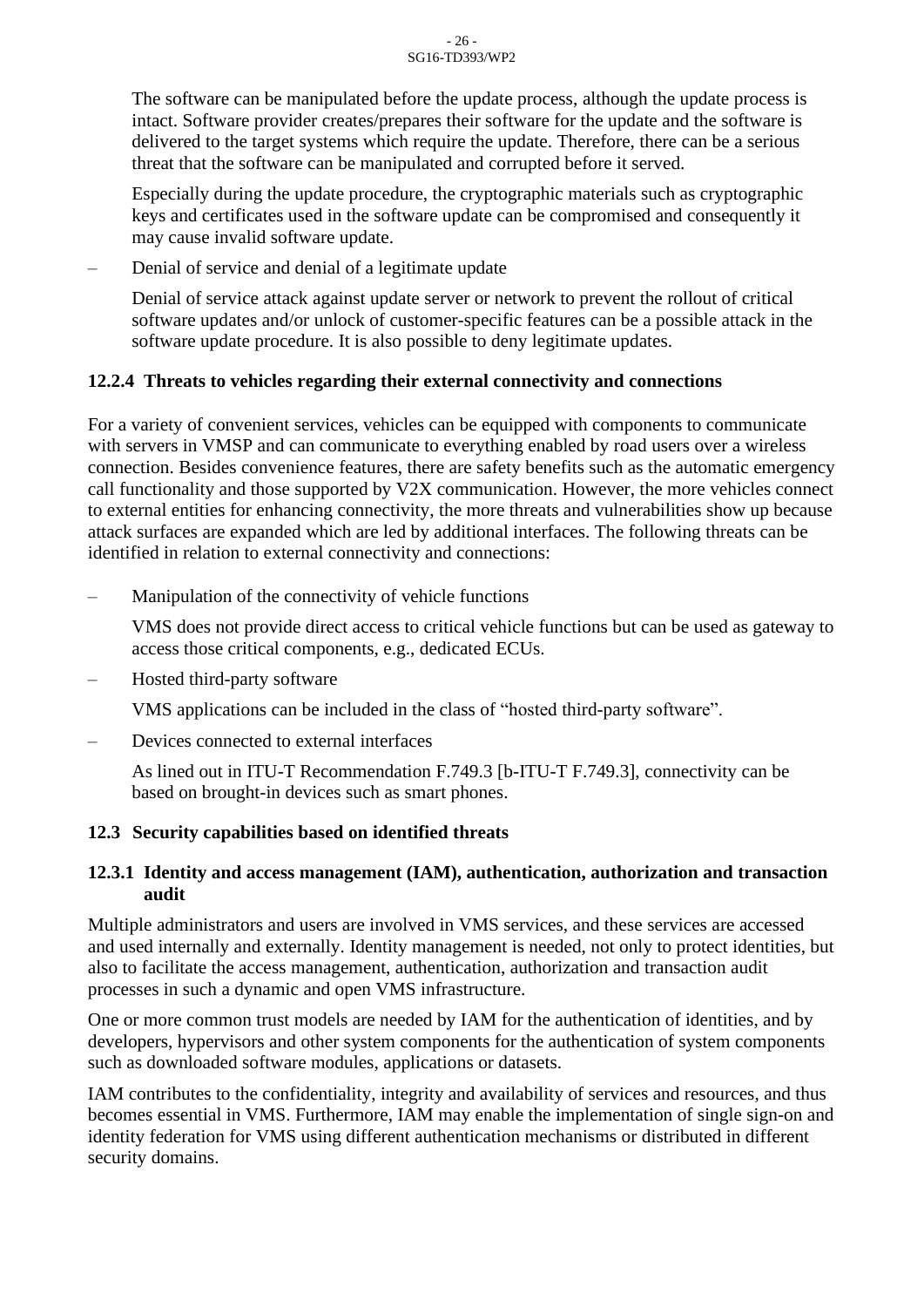Transaction audit protects against repudiation, enables forensic analysis after a security incident, and acts as a deterrent to attacks (both intrusion and insider). Transaction audit implies more than simple logging, but also includes active monitoring to flag up suspicious activities.

#### <span id="page-26-0"></span>**12.3.2 Interface security**

This capability secures interfaces open to VMS developers and/or other contracted VMSP (Vehicle Multimedia Service Platform) vendors through which various kinds of VMSs are delivered, and secures communications based on these interfaces. Mechanisms available to ensure interface security include but are not limited to: unilateral/mutual authentication, integrity checksum, end-toend encryption, digital signature, etc.

#### <span id="page-26-1"></span>**12.3.3 Network security**

In a VMS environment, network security enables both physical and virtual network isolation, and secures communications among all participants. It enables network security domain partition, network border access controls (e.g., firewall), intrusion detection and prevention, network traffic segregation based on security policies, and it protects the network from attacks in both the physical and virtual network environments.

## <span id="page-26-2"></span>**12.3.4 Operational security**

This capability provides security protection for the daily operation and maintenance of VMS and VMSP infrastructure.

This operational security capability includes:

- Defining sets of security policies and security activities such as configuration management, patch upgrade, security assessment, incident response;
- Monitoring the VMSP's security measures and their effectiveness and giving appropriate reports to affected VMSs.

In the event that the VMSP's security measures or their effectiveness changes, all downstream VMSs will be alerted to such changes.

These reports and alerts enable authorized VMSs to see appropriate incidents, audit information, and configuration data relating to their VMSs.

#### <span id="page-26-3"></span>**12.3.5 Software and firmware updates**

Secure OTA updates need to conform to baseline security standards. They should take operational factors (e.g., timing of updates and encryption/decryption processes). The presence of multiple OEMs and third-party vendors contribute to different sub-system interfaces within a vehicle. As such, any vulnerability or cyber risk-targeted towards these OEMs or suppliers can effectively hijack a legitimate software OTA update, which is then sent as cloud data to be deployed to vehicles.

Mechanism for updating software and firmware of VMS (ECUs and related systems) should be designed, implemented and operated.

In the development of VMS service, mechanism for updating software and firmware of VMS should be designed and implemented as a basic function. The mechanism for rolling back software and firmware should also be designed and implemented when failed its update.

In the utilization and support of VMS service, the software/firmware update package has its digital signature, signing certificates & signing certificate chain verified by device, before update process begins.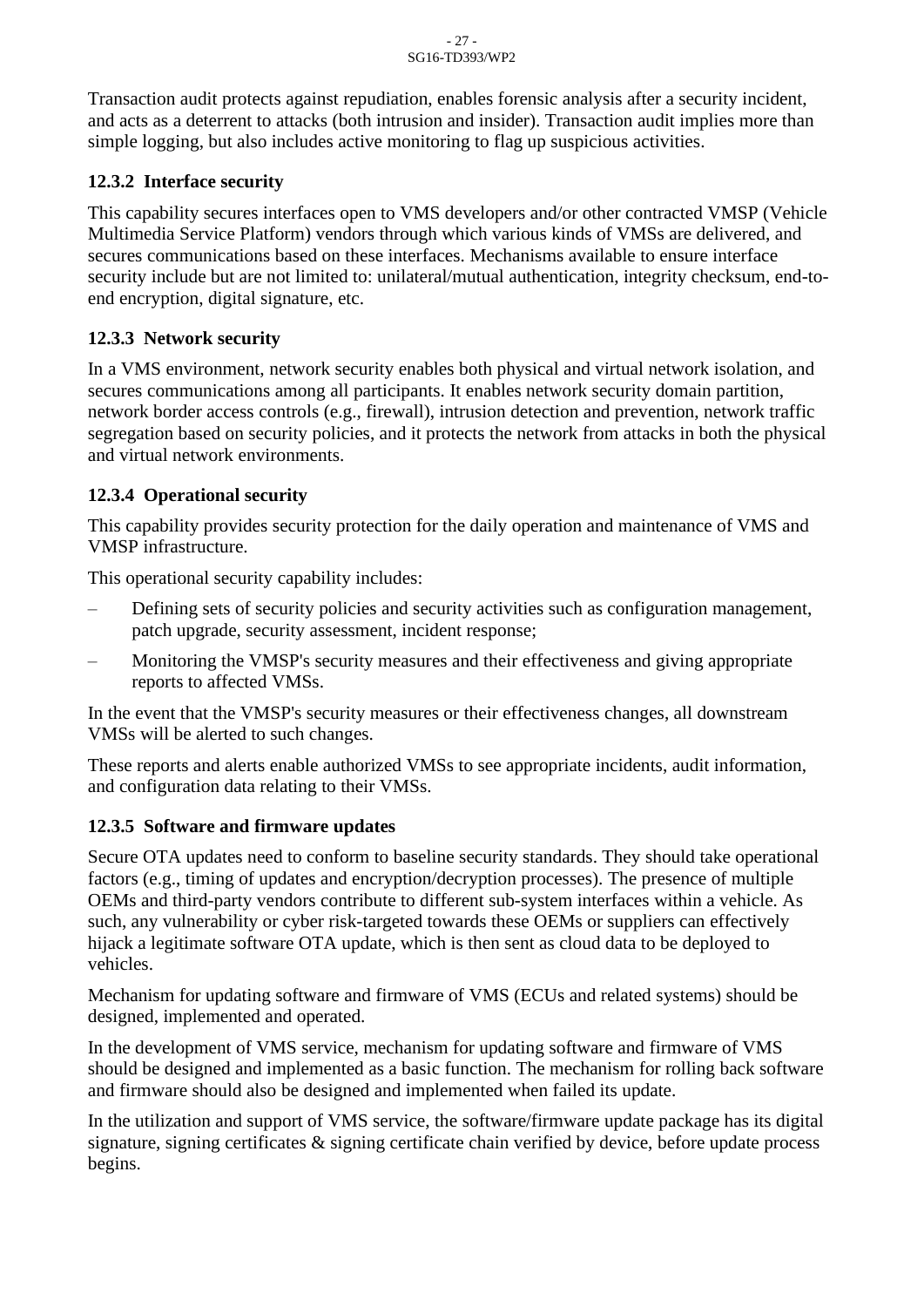Cryptographic keys used for update integrity protection and confidentiality should be securely managed and appropriately operated. When updates are conducted over the air (OTA), the updates should be performed over encrypted communication channels.

Updates using OTA should either succeed completely or fail in a recoverable manner. In the case of a failed update, the device should be rolling back to the last known good configuration, and it should have no ability to disable a device's connection to the update server.

#### <span id="page-27-0"></span>**12.3.6 Application security**

These security capabilities are often taken to improve the security of a "VMS application" often by finding, fixing and preventing security vulnerabilities in VMS and its eco-system. Different techniques are used to surface such security vulnerabilities at different stages of an applications lifecycle such as design, development, deployment, upgrade, maintenance.

#### <span id="page-27-1"></span>**12.3.7 Incident management**

Incident management provides incident monitoring, prediction, alerting and response. In order to know whether the VMS is operating as expected through the whole infrastructure, continuous monitoring is necessary (e.g., monitoring the real-time performance of servers used in VMSP). This enables systems to capture the service security status, identify abnormal conditions, and provide early warning of security system overloads, breaches, service discontinuity, etc. After the occurrence of security incidents, the problem is identified and the incident is quickly responded to, either automatically or with the intervention of a human administrator. Closed incidents are logged and analysed for possible underlying patterns which can then be proactively addressed.

#### <span id="page-27-2"></span>**12.3.8 Cryptography**

This capability ensures confidentiality and integrity of data used and exchanged in VMS and its eco-systems. This is the basic method for storing and transmitting data in a particular form so that only those for whom it is intended can read and process it. This capability not only protects VMS data from theft or alteration but can also be used for user authentication and so on.

As a good example for implementing cryptography, guidelines on the selection of cryptographic primitives for IPTV systems are given in ITU-T Recommendation X.1197 Amd1 [b-ITU-T X.1197 Amd1] and can be applied to multimedia streams in vehicular systems, insofar as those are of the same level of importance/criticality as multimedia streams in non-vehicular IPTV systems. Likewise, for vehicles with 5G connectivity, ITU-T Recommendation X.1811 [b-ITU-T X.1811] provides further guidance on how to implement the baseline security levels of ITU-T X.1197 Amd1 [b-ITU-T X.1197 Amd1], including but not limited to multimedia streams.

Furthermore, with a DRM solution based on strong, authenticated encryption, meant to allow only legit, copyrighted content to be consumed by the infotainment system, only legit line-of-sight external multimedia streams would be taken into account by the infotainment and assisted driving system, therefore allowing traffic to proceed without any disruption.

#### <span id="page-27-3"></span>**12.3.9 Hardware security**

This capability is aiming to eliminate the vulnerabilities and security weaknesses inherent in the hardware used in VMS and provides a secure environment for hardware-level implementation. In particular, it has become essential to implement many fundamental cryptographic functions in hardware, such as cryptographic key management, execution of encryption/decryption, and provision of digital signatures and strong authentication, which are importantly utilized for ensuring security in VMS. For that purpose, it is necessary to securely design and verify the operation of related hardware in consideration of possible threats and attacks from the hardware design stage.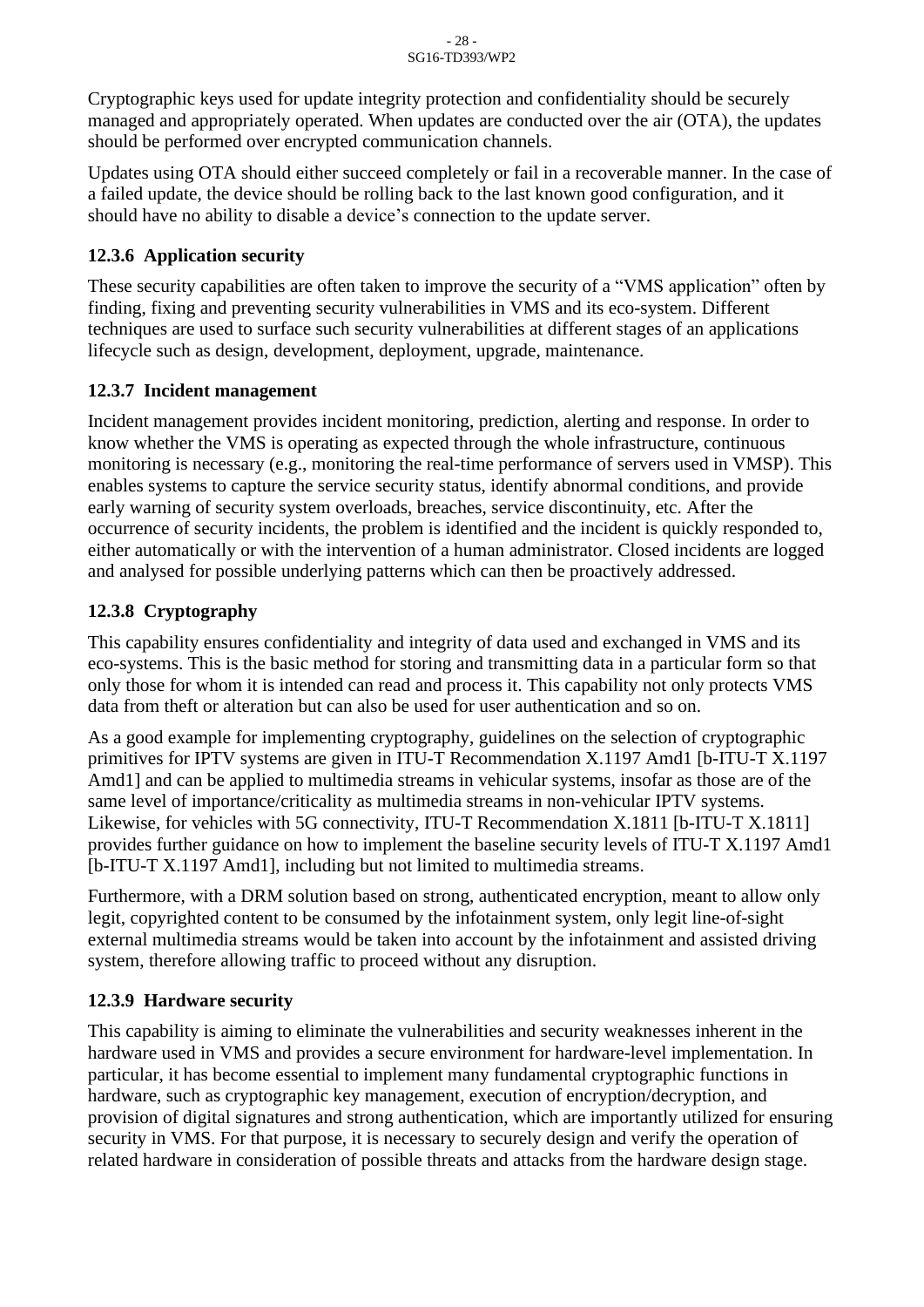For example, to ensure ECU-level security in the VMS architecture, each implemented ECU should be protected by HSMs and PUFs, which are typical components of hardware security modules.

#### <span id="page-28-0"></span>**12.3.10 General security capabilities**

Note: the following security capabilities may not be used for this Recommendation. However, those capabilities can be effectively utilized for improving security of VMS.

– Security assessment and audit

This capability enables the security evaluation of VMS. It enables an authorized party to verify that a VMS complies with the applicable security requirements. Security assessment or security audit could be performed by the VMS, VSMP or a third party, and security certification could be performed by an authorized third party.

Appropriate security criteria are implemented to provide a mutual understanding of the security level between the VMS and VMSP.

– Trust model

A common trust model is necessary for any system where multiple providers cooperate to provide a trustworthy service.

Because of the highly multi-stakeholder nature of VMS, the VMS environment will need to incorporate an overall trust model. This trust model will enable the creation of islands and/or federations of trusted entities, such that disparate elements of the system will be able to authenticate the identity and authorized rights of other entities and components. Each island or federation of trust will be based on one or more trusted authorities (e.g., a public key infrastructure (PKI) certificate authority).

- Data isolation and protection
	- a) Data isolation

Data isolation may be realized logically or physically, depending on the required isolation granularity and the specific deployment of VMS software and hardware.

b) Data protection

Data protection ensures that VMS data and derived data held in a VMSP are appropriately protected so that it can only be accessed or changed as authorized by the VMS. This protection may include some combination of access control lists, integrity verification, error correction/data recovery, encryption and other appropriate mechanisms.

When a VMSP provides storage encryption for VMSs, this function can be client-side encryption (e.g., within a CSP application) or server-side encryption.

Security coordination

Since different VMSs imply different implementations of security controls, this security capability coordinates heterogeneous security mechanisms to avoid protection conflicts.

Parties playing different roles in the VMS ecosystem have different degrees of control over the physical or virtual resources and services, including the control of security.

For each party, there will be various security mechanisms including hypervisor isolation, IAM,

Network protection, etc. Security coordination depends on the interoperability and harmonization of diverse security mechanisms.

– Supply chain security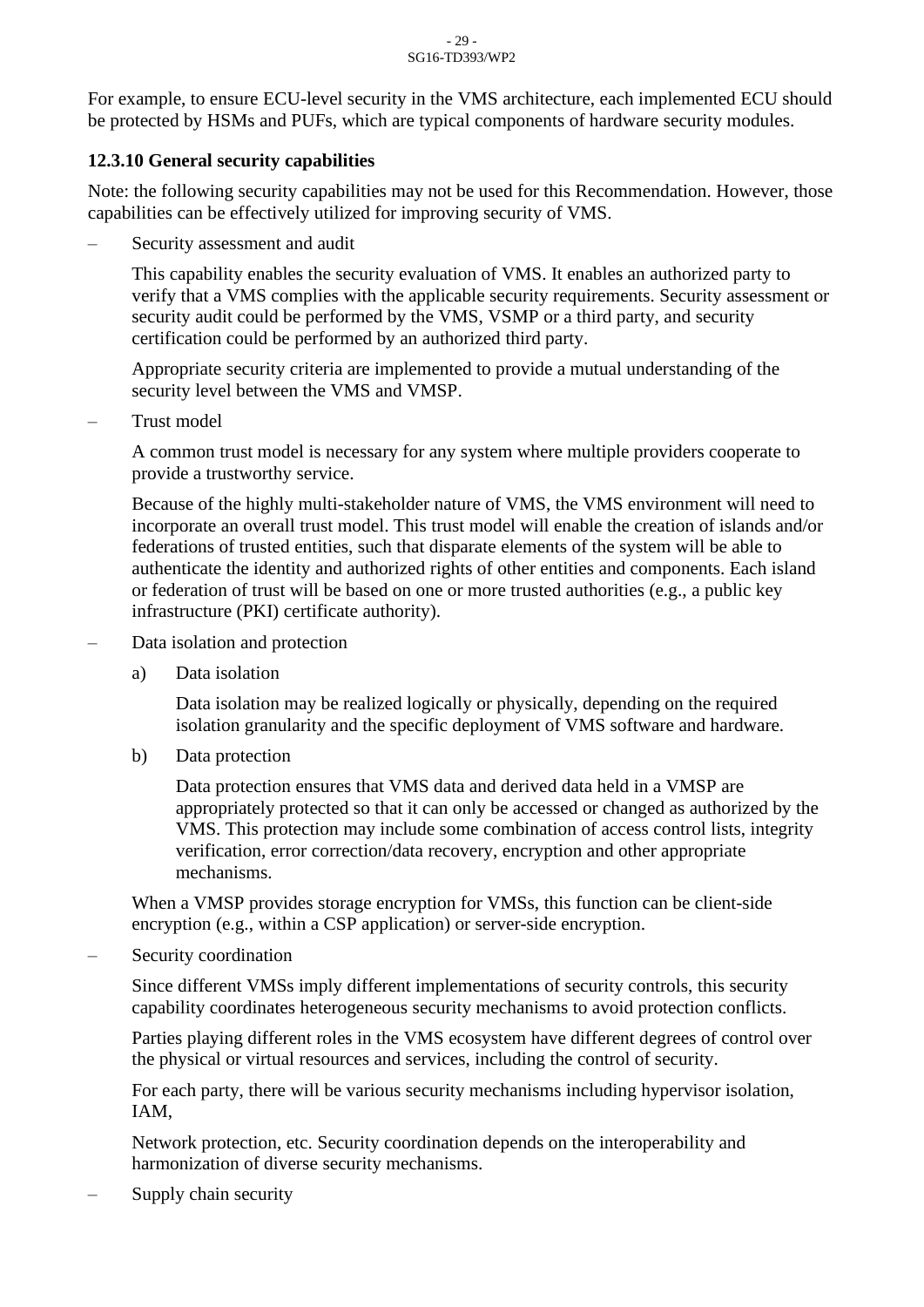A VMSP uses several suppliers to build their services. Some of these will be VMS industry participants, while others will be traditional information technology (IT) equipment or service suppliers, e.g., hardware manufacturers with no direct relationship with VMS. This capability enables the establishment of a trust relationship between the VMSP and all participants in the supply chain by security activities. These supply chain security activities involve identifying and gathering information about the VMSP's acquired components and services that are used to provide VMSs and enforcing supply chain security policies.

For example, typical supply chain security activities in a VMSP may include:

- a) Confirmation of background information about the participants in the supply chain;
- b) Validation of hardware, software and services employed by the VMSP;
- c) Inspection of the hardware and software purchased by the VMSP to ensure that it was not tampered with while in-transit;
- d) Providing mechanisms to verify the provenance of VMS software, for example, code provided by a software vender.

This capability is continuous to cover ongoing system evolution and updates.

– Secure development environment and procedures

This capability is to avoid introduction of insecurity to VMS and its eco-systems during development. A development environment includes people, processes, technology and facilities associated with a system development. The VMS service developer should assess risks in individual VMS development efforts and establish secure development environments considering:

- a) Personnel working in the environment;
- b) Applied development methodologies and software and data handling processes;
- c) Use of outsourced products and services;
- d) Physical and network environment; and
- e) Coexistence with other development and operational efforts.

The VMS service developer also needs to determine development environment and associated procedures to mitigate the risks. The procedures should be disseminated to individuals involved in the development efforts.

#### <span id="page-29-0"></span>**13 Personally identifiable information (PII) protection and privacy**

VMS should provide end-to-end protection as vehicles become connected and offer more interactive services. More user data and privacy related information need to be protected to ensure confidentiality and integrity of user data which is stored in VMS in the vehicle and VMS cloud or backend servers.

According to National Institute of Standards and Technology (NIST) of the US, PII is 'any representation of information that permits the identity of an individual to whom the information applies to be reasonably inferred by either direct or indirect means' (NIST SP 800-79-2).

There is no single definition of the term "privacy". The meaning of privacy depends on legal, political, societal, cultural and socio-technological contexts.

Generally, informational privacy can be defined as follows:

1) An individual has informational privacy if she/he is protected against the penetration, interference or the access to own data by unauthorized others.

PII protection is one aspect to assure privacy.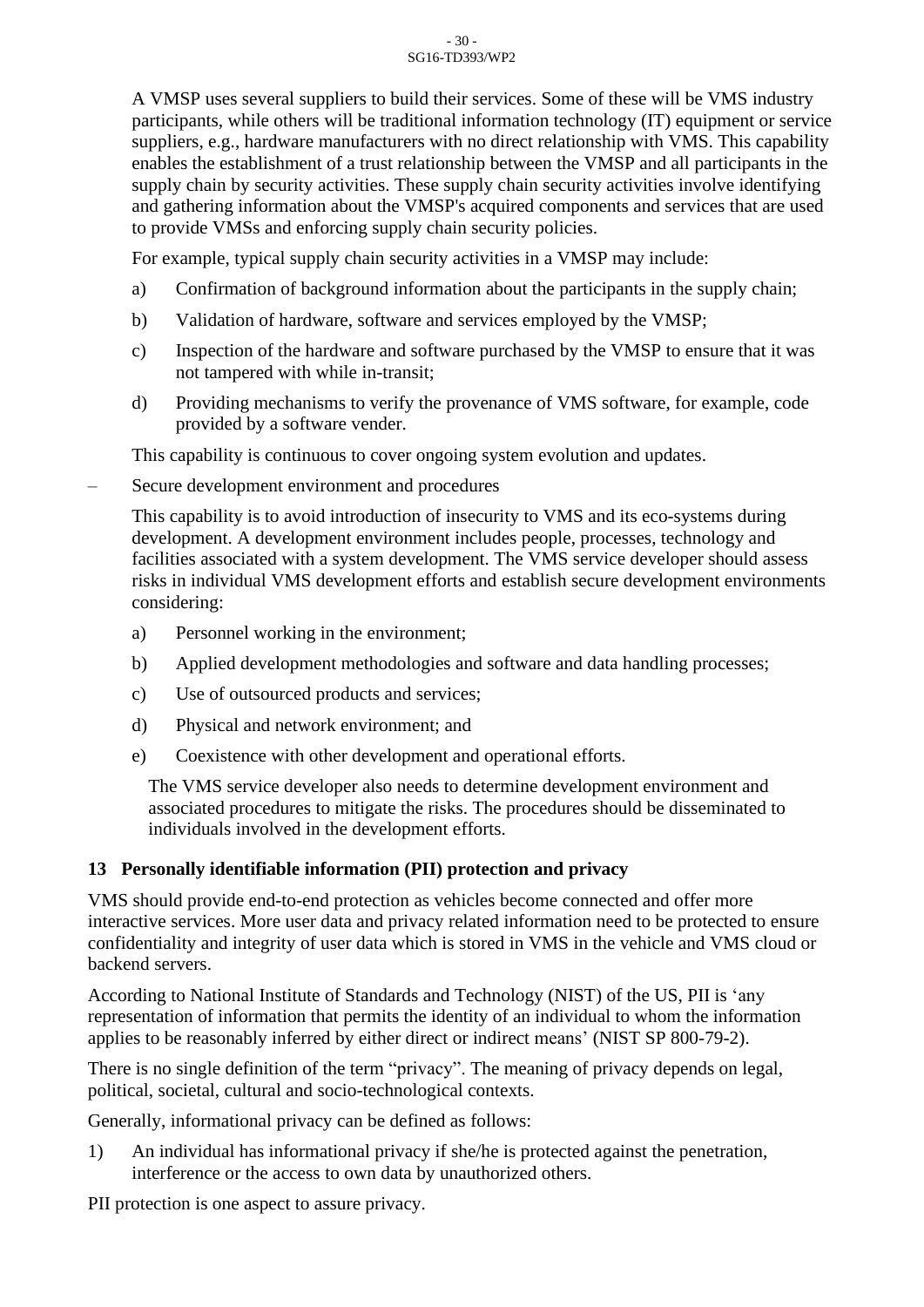#### - 31 - SG16-TD393/WP2

VMS might store PII or might function as a gateway to access PII of the vehicle owner, driver and/or further occupants.

#### <span id="page-30-0"></span>**13.1 Information sources**

VMS comprises multiple information input sources such as,

- Sensors (motion detectors, location detectors, etc...),
- Camera (personalization, face recognition, etc...)
- Microphone Audio (might be further used for voice recordings and voice recognition, voice biometrics, etc...)
- Network communication protocols identifiers such as IP address, MAC address, etc...
- Media sources such as USB/SD card, External Hard Disk etc...
- Third party Applications, payment gateways, services, devices, accessories, etc...

VMS stores and share the information with other systems in the vehicle or cloud based on vehicle architecture, regional, legislative, certification requirements.

#### <span id="page-30-1"></span>**13.2 Implementation of PII protection: General considerations**

Personal data in formats such as data, text, audio, video, images and other content that user than intended customer, or requested by any end user such as remote cloud, stores or processes using the VMS systems to be protected.

There need to be agreement for data sharing for personal data relating to that customer, its end users or third parties. Any such Customer Agreement, or any other relevant agreement governing the use of VMS service to be based on below criteria.

- Personalized access based on user selection of services and interest
- VMS designed to allow for its use as per difference privacy regulatory requirements
- VMS software, hardware and network design allow only authenticated access.
- VMS PII and privacy protection designed for private vehicle with one single user and shared vehicle with multi users

#### <span id="page-30-2"></span>**13.3 Data visibility and transparency**

Well known, highly scrutinized security standards should be implemented. Proprietary encryption algorithms should be avoided.

Well-known processes should be adopted.

Users should be notified about the data stored /accessible through the VMS. As transparency enhances user acceptance, user notification should comprise information about data type, purpose of collection, identity of data processing entities and duration of data storage.

#### <span id="page-30-3"></span>**13.3.1 Privacy-by-default**

User should have control to limit the data download and option opt-in /opt-out of the data download and storing. Opt-out strategies are more privacy-preserving and align better with the principles of privacy-by-default. Therefore, opt-out strategies are recommended.

VMS should identify the list of use cases that fulfils the data privacy requirements and settings

Applications might use multiple resources for specific use cases. For example, in the case of location services, Bluetooth, GPS, crowd-sourced Wi-Fi hotspots or cellular tower locations might be used to determine the user's approximate locations. VMS should provide users with the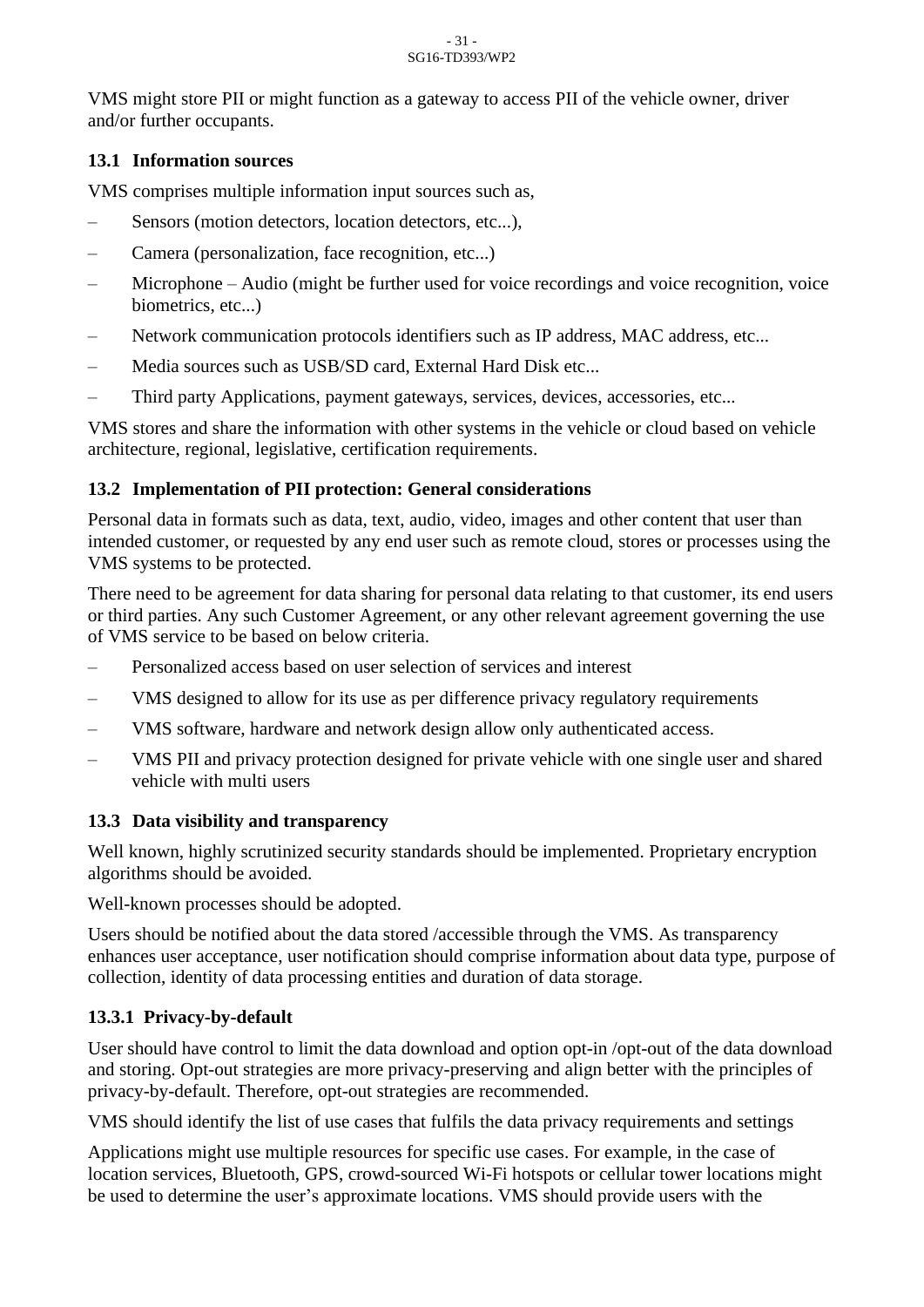possibility to turn off specific tracking possibilities. Global settings control might be used to realize this by defining privacy policies for all applications. Alternatively, occupants might be enabled to control data access on a single application level. Privacy controls like PRICON posit approaches which combine both approaches. Another option for VMS might be a "Do Not Track" ("DNT") signal which is already used by web browsers. A DNT signal is a HTTP header field indicating user preference for tracking user activities on a service or through cross-site user tracking.

Applications or controls may request to receive e.g., location data only while the application is being used or to allow it at any time. Occupants may choose not to allow this access, and should be able to change their choice at any time in the settings. If applied to a service which operates also within the EU, GDPR demands to enable the user to make informed privacy decisions. An informed privacy decision is possible if the decider is aware of the consequences of data disclosure (who gets which data for which purpose and under which conditions) or denial (which specific functions are restricted).

If applications granted access to use a certain data point, at any time make use of this permission in background mode, users need to be reminded of their approval and may change an application's access.

VMS architecture should be robust to prevent applications from accessing only that information the user has explicitly granted his/her permission for.

#### <span id="page-31-0"></span>**13.4 Data accuracy and data integrity**

VMS should maintain all the aspects of the data, such as, data upload, download, communication, deletion in specific manner.

End-to-end Security – Full lifecycle protection. Regular code review and rigorous security testing should be done. Moreover, protection strategies on a broadcasting level, database level and receiver level should be implemented.

Software security assurance should be provided in order to prevent loss, inaccuracy, alteration, unavailability, or misuse of the data and resources that is used, controlled and protected.

User should be allowed to verify PII accuracy and the lawfulness of its processing;

Integrity implies that the consistency, accuracy and trustworthiness of data are maintained over time. Hence, a guard against improper information modification or destruction should be established. Appropriate measures should ensure information non-repudiation and authenticity.

In settings, users should be able to see which applications they have permitted access to certain information, as well as grant or revoke any future access.

Additionally, VMS OS should provide restrictions that prevent data movement between applications and accounts installed by an effective Data Management solution and those installed by user.

User can request the correction, amendment or deletion of their personally identifiable information if it is inaccurate or if they believe that, the processing of their personally identifiable information is in violation of applicable law.

Implement systems, applications and procedures to secure user personally identifiable information, to minimize the risks of theft, damage, loss of information, or unauthorized access or use of information.

Any unauthorized changes to PII in VMS or Cloud should be detected and notified to user.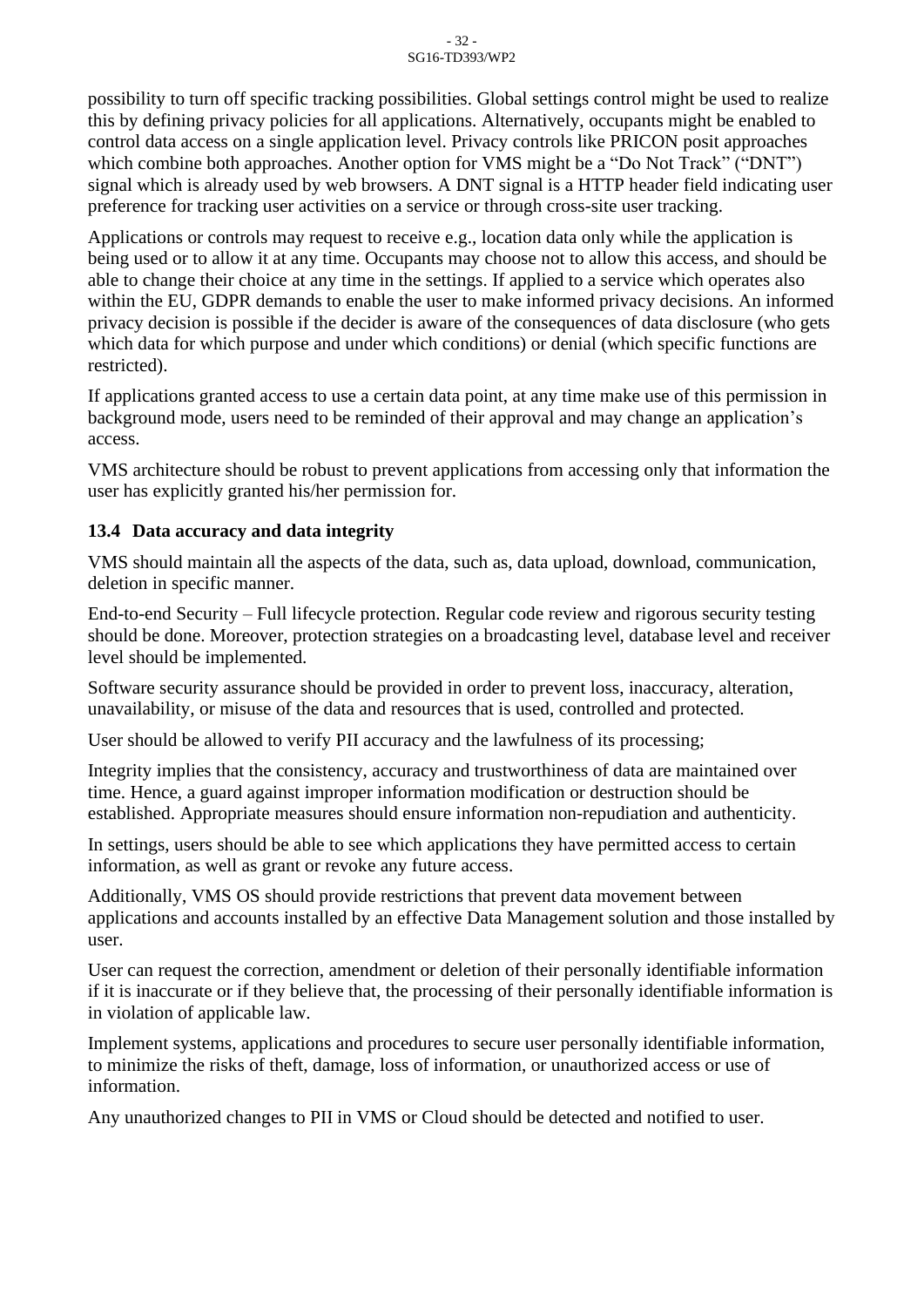#### <span id="page-32-0"></span>**13.5 Confidentiality**

Preserving authorized restrictions on access and disclosure, including means for protecting personal privacy and proprietary information.

#### <span id="page-32-1"></span>**13.5.1 Confidentiality impact levels**

PII should be evaluated to determine its confidentiality impact level, so that appropriate safeguards can be applied. Not all PII data stored / created should be treated equally.

Confidentiality impact levels should be assessed as low, medium and high based on identifiability, data sensitivity, obligation to protect according to regulations.

#### <span id="page-32-2"></span>**13.5.2 Confidentiality protection**

Confidentiality protection should be realized by the following measures:

- Implementing access control mechanism by pass code to access the data from VMS.
- Multilayer access to high impact confidential PII.
- Multi-level access control from mobile phones, laptops and Personal Digital devices.
- Encrypting the PII before transmission. Detailed measures are described in 12.3.9 (Cryptography).

Moreover, risk assessments prior to the deployment of new requirements should be performed. A continuous risk monitoring mechanism for evaluating changes in or new risks associated with the VMS should be implemented.

#### <span id="page-32-3"></span>**13.6 Data [anonymization](https://ejje.weblio.jp/content/data+anonymization)**

Data anonymization is the process of irreversibly altering classified data in order to protect PII data subjects.

By anonymizing the data handled in the VMS environment, it is possible to realize a wide range of data analysis and data sharing.

#### <span id="page-32-4"></span>**13.7 Data availability**

Availability demands ensuring timely and reliable access to and use of information.

Authorized occupants should be given detailed control over system services use of location information. This includes their ability to turn off the inclusion of location information in information collected by internal applications, navigation search history, and Bluetooth and Wi-Fi access information. If the user signs in to OEM cloud, functionally necessary applications are granted access by default to OEM cloud. Users should control each Applications access to the cloud in settings.

If PII are accessed remotely by telematics, connected services should operate with multi-level authentications.

Since data is available by performing various data processing (calculation, statistical processing, etc.) in an encrypted format (for example, using homomorphic encryption), similar data processing can be performed on the data in VMS.